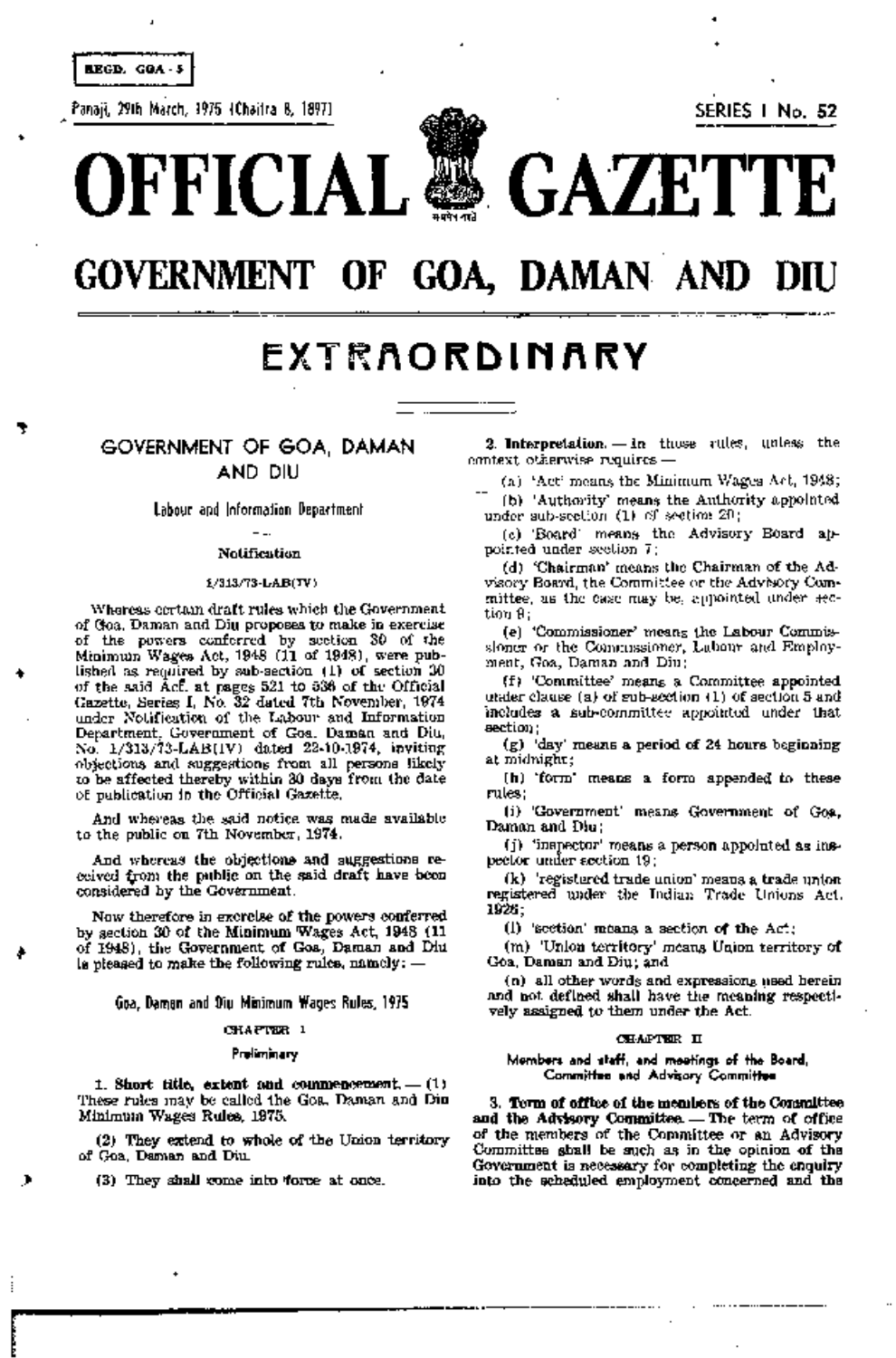Government may, at the time of the constitution of the Committee, or Advisory Committee, as the case may be, fix such terms and may, from time to time, extend it as circumstances may require.

4. Term of office of members of the Board.  $(1)$ Save as otherwise expressly provided in these rules, the term of office of a non-official member of the Board, shall be two years commencing from the date of his nomination:

Provided that such member shall, notwithstanding :the expiry of the said period of two years, continue to hold office until his successor is nominated.

 $(2)$  ,  $\Lambda$  non-official member of the Board nominated to fill a casual vacancy shall hold office for the remalning period of the term of office of the member in whose place he is nominated.

 $(3)$ . The official members of the Board shall hold office during the pleasure of the Government.

5. Nomination of substitute-members.- If a member is unable to attend a meeting of the Committee or the Board, the Gorvernment or the body which nominated him may, by notice in writing signed on its behalf and by such member and addressed to the Chairman of the said Committee or the Board, nominate a substitute in his place to attend that meeting. Such a substitute-member shall have all the rights of a member in respect of that meeting.

6. Travelling allowance.  $\rightarrow$  A non-official member of the Committee, and Advisory Committee or the Board shall be entitled to draw travelling and halting allowance for any journey performed by him in connection with his duties as such member at the rates and subject to the conditions applicable to a Government servant of the first class under the appropriate rules of the Government.

7. Staff.- (1) The Government may appoint a Secretary to the Committee, an' Advisory Committee or the Board and such other staff as it may' think necessary, and may fix the salaries and allowances payable to them and specify their conditions of service.

(2.) (i) The Secretary shall be the Chief Executive Officer of the Committee, the Advisory Committee or the Board, as the case may be. He may attend the meetings of such Committee, Advisory Committee or Board but shall not be entitled to vote at such meetings.

(ii) The Secretary shall assist the Chairman in convening meetings and shall keep a record of the minutes of such meetings and shall take necessary measure to carry out the decisions of the Committee, the Advisory Committee or the Board, as the case may be.

8. Eligibility for re-nomination of the members of the Oommittee, Advisory Committoo and the Board. - An out-going member shall be eligible for re-nomination for the membership of the Committee, Advisory Committee or the Board of which he was a member.

9. Resignation of the Chairman and members of the Committee and the Board and filling of the casual vacancies.  $-$  (1) A member of the Committee  $o<sub>r</sub>$  the Board, other than the Chairman, may by giving notice in' writing to the Chairman, resign his membership. The' Chairman, may resign' by a letter addressed to the Government.

(2) A resignation shall take effect from the date of communication of its acceptance or on the expiry of 30 days from the date of resignation whichever  $\cdot$  is earlier.

(3) When a vacancy occurs or is likely to coontring the membership of the Committee or the Board, the Chairman shall submit a report to the Government immediately. The Government shall take steps to fill the vacancy.

10. Cessation and restoration of membership. $-$ (1) If a member of the Committee, Advisory Committee or the Board fails to attend three consecutive meetings, he shall, srubject to the provisions of sub-rule (2), cease to be a member thereof.

(2) A person, who ceases to be a member under sub-rule  $(1)$  shall be given intimation of such cessation by a letter sent to him by registered post within fifteen days from the date of such cessation. The letter shall indicate that if he desires restoration of his membership, he may apply therefor within thirty days from the receipt of such letter. The application for restoration of membership, if received within the said period, shall be placed before the Committee, the' Advisory Committee or the Board, as the case may be, and if a majority of members present at the next meeting is satisfied that the reasons for failure to attend three consecutive meetings, are adequate, the member shall be restored to membership immediately after a resolution to that effect is adopted.

11. Disqualification.  $-11$  A person shall be disqualified for being nominated as, and for being a member of the Committee, Advisory Committee or the Board, as the case may be -  $\,$ 

(i) if he is declared to be of unsound mind by a competent court; or

(ii) if he is an undischarged insolvent; or

 $(iii)$  if before or after the commence pant of the Act, he has been convicted of an offence involving moral turpitude. ,

 $(2)$  if any question arises whether a disqualification has been incurred under sub-rule (1), the decision of the Gorvernment thereon shall be final.

12. Meetings. - The Chairman may, subject to the provisions of rule 13, call a meeting of the Committee, Advisory Committee or the Board, as' the case may· be, at any time he thinks fit:

Provided that on a requisition· in writing ftom not less than one half of the members, the Chairman shall call a meeting within fifteen days from the date of the receipt of such requisition.

13. Notice of meetings. - The Chairman shall fix the date, time and place of every meeting and a notice in writing containing the aforesaid particulars along with a list of husiness to be conducted at the meeting shall be sent to useful member by registered post at least fifteen days before the date fixed for such meeting:

Provjded that in the case of an emergent meeting, notice of seven days only may be given to every member.

14. Chairman. - (1) The Chairman shall preside at the meetings of the Committee, Advisory Committee or the Board, as the case may be.

 $(2)$  In the absence of the Chairman at any meeting, the members shall elect from amongst them-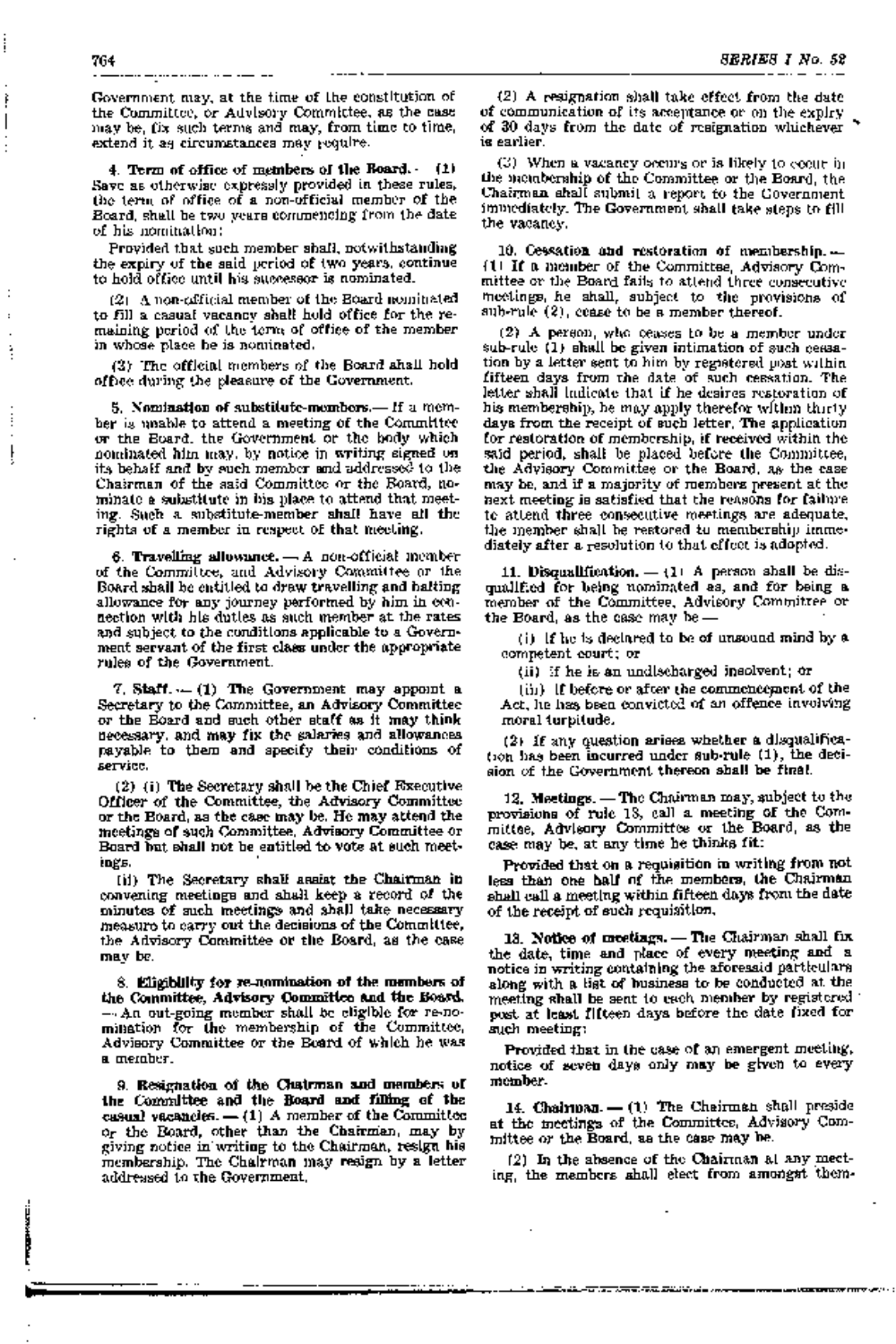selves by a majority of votes, a member, who shall .~ preside at such meeting.

15. Quorum. - No business shall be transacted at any meeting unless at least one-third of the members are present:

Provided that if at any meeting less than one--third of the members are present, the Chairman may adjourn the meeting to a date not later than seven. days from the date of the original meeting and it. shall thereupon be lawful to dispose of the business at such adjourned meeting irrespective of the number -of members present.

16. Disposal of business.  $-$ - All business shall be considered at a meeting of the Committee, Advisory. Committee or the Board, as the case may be, and shall be decided by a majority of the votes of members present and voting. In the event of an equality of vates, the Chairman shall have a castmg vote:

Provided that the Chairman may, if he thinks, fit, direct that any matter shall be decided by the circulation of necessary papers and by securing written opinion of the members:

Provided further that no decision on any matter under the preceding provisu shall be taken, unless supported by not less than a two-thirds majority of the members.

17. Method of voting. - Voting shall ordinarily be by show of hands, but if any member asks for voting by ballot, or if the Chairman so decides, the voting shall be by secret ballot and shall be held in such manner as the Chairman may decide.

18. Proceedings of the meetings. - (1) The proceedings of each ,meeting 'inter alia the names of the members present thereat shall be forwarded to each member and to the Government as soon after the meeting as possible, and in any case, not 1ess than seven days before the next meeting.

(2) The proceedings' of each meeting. shall be confirmed with such modifications, if any, as may be .conSJidered necessary at the next meeting.

#### CHAPTER LI

Summoning of witnesses by the Committee, Advisory Committee and the Board and production of documents

19. \$ummoning of Witnesses and production of -documents. -(1) A Committee, Advisory Committee or the Board may summon any person to appear as a witness in the course of an enquiry. Such summons may requilre a witness to appear before it on a date specified therein and to produce any books, papers or other documents and things in his possession or under his control relating in any matter to the enquiry.

(2) A summons under sub-rule (1) may be addressed to an individual or an organisation of employers or a registered trade union of workers.

(3) A summons under this rule may be served- (i) in the case of an individual, by being deli-

vered or sent to him by registered post;

(ii) in the case of an employer's organisation or a registered trade union of workers, by being delivered or sent by registered post to the Secretary or other principal officer of the organisation ·or union,as the case may be:

(4) The provistion of the Oode of Civil Procedure. 1908 (5 of 1908), relating to the summoning and enforcement of the appearance of witnesses and the' production of documents shall, so far as may be, apply to proceedings before a Committee, Advisory Oommittee or the Board. -

(5) All books, papers and other d'Ocuments or things produced before a Committee, or the Boardin pursuance of a summons issued under sub-rule  $(1)$ may be inspected by the Chairman and independent members, and also by such parties as the Chairman may allow with the consent of the other party, but the information so obtained shall be treated as 'confidential' and the same shall be made public only with the consent in writing of the party concerned:

Provided that· nothing contained in this rule shall apply to the disclosure of any such information for the purpose of a prosecution under section 193 of the Indian Penal Code (45 of 1860). .

20. Expenses of witnesses. - Every person who is summoned and appears as a witness before the Committee. the Advisory Committee or the Beard shall be entitled to an allowance for expenses by him in accordance with the scale for the time being in [c,rce fori payment of such allowance to witnesses appearing in Civil Courts in the Union territory.

#### CHAPTER IV

# Computation of payment of wages, hours of 'Work and holidays

21. Mode of computation of the cash value of wages.  $-$  (1) The retail price at the nearest market shall be taken into account in computing the cash value of wages paid in kind and of essential commodities supplied at concession rates. This computation shall be made in accordance with such directions as maybe issued by the Government from time to time;

(2). The cash value of concessions in respect of supplies of essential commodities at concession rates to employees working in employments in respect of which minimum rates of wages have been fixed under the Act shall be equal to the difference between the retail price of such commodities at the nearest market and the price charged by the employer to the employees.

22. Time and conditions of payment of wages and the deductions permissible from wages.  $\equiv$  (1) (i) The wages of a worker in any scheduled employment shall be paid ori a working day,-

(a) in the case of establishments for which less tlian one thousand persons are employed. befcre the expiry of the seventh day, and

(b) in the case of other establishments before the expiry of the tenth day,

after the last day of the wage period in respect of which the wages are payable:

Provided that in the case of employment in agri· culture, the wage period may be such as may be notified by the Government from time to time.

(ii) Where the employment of any person is terminated by or on behalf of the employer, the wares earned by him shall be paid before the expiry of the second working day after the day on which his employment is terminated.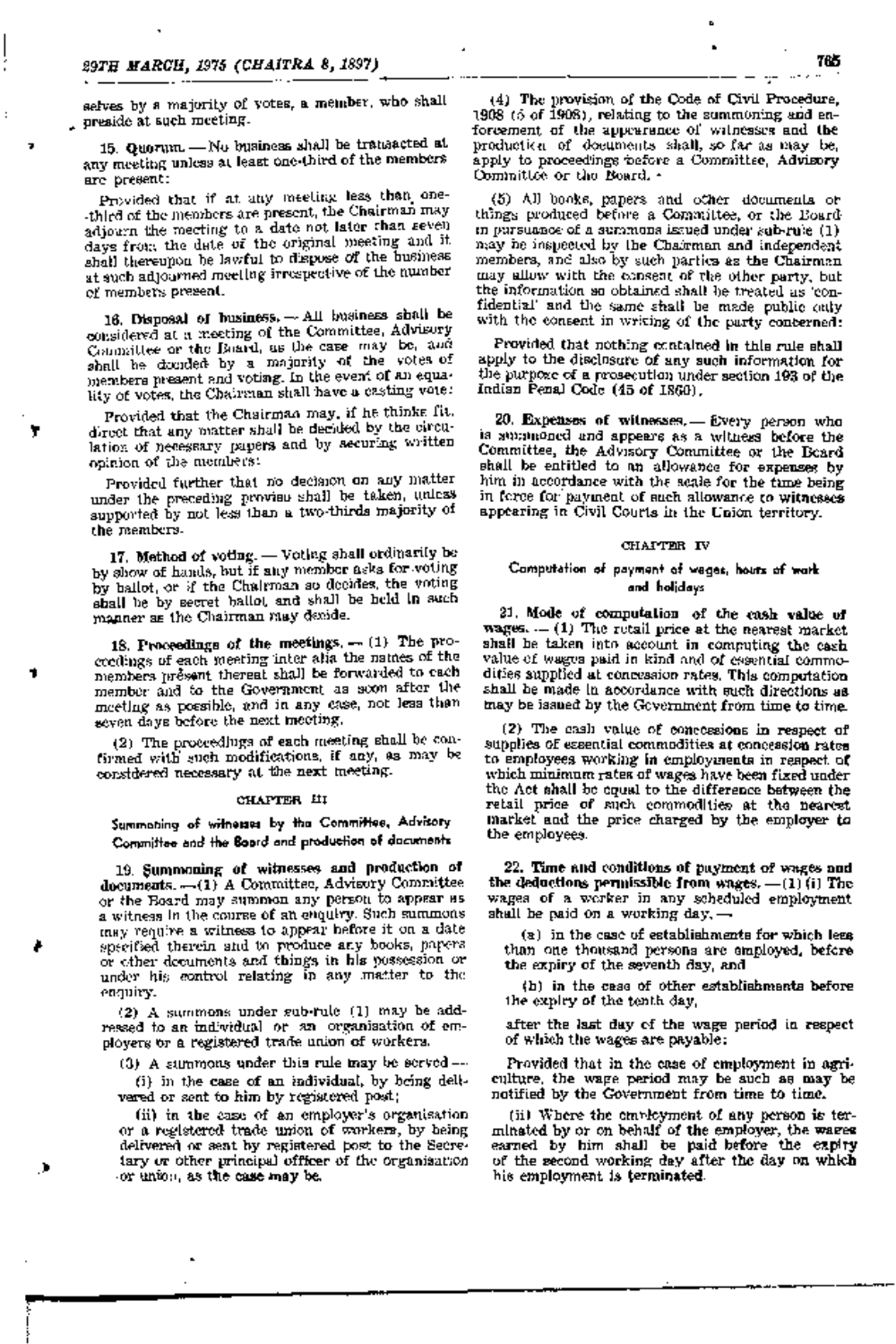(iii) The wages of an employed person shall be paid to him without deduction of any kind except those authorised by or under. these rules.

" *c* 

 $Explaination. - Every$  payment made by the employed person to the employer  $\alpha$  his agent shall, for the purposes of these rules, be deemed to be a deduction from wages.

 $(2)$  Deductions from the wages of a person employed in a scheduled employment shall be of one or more of the following kinds, namely  $\sim$ 

(i) fines in respect of such acts and omissions on the, part of employed persons as may be spedfiedby the Government by general or special order in this behalf;

(ii) deductions for absence from duty;

 $(iii)$ . deductions for damage to or loss of goods. expressly entrusted to the employed person for custody, Or for loss of money for which he is required to account, where such damage or loss is directly attributable to his neglect or default;

(iv) deductions for house accommodation supplied by the employer or the Government or such other agency as the Government may, by notification in the Official Gazette, direct;

(v) deductions for such amenities, and services supplied by the employer as the Government may, by general or special order, authorise.

Explanation. - The words 'amenities and services' in this clause do not include the supply of tools and protectives required for the purpose of employment;

(vi) deductions for recovery of advances or for  $\;$ adjustment of over payments of wages:

Provided' that such advances do not exceed an amount equal to wages, for two calendar months cf the employed person and, in no case, shall the monthly instalment cf deduction exceed one-fourth of the wages earned in that month;

(vii) deductions of income-tax payable by the employed person; ,

(viii) deductions required to be made by order of a court or other comretent authority;

(ix) deductions for subscriptions to, and for repayment of advances from any provident fund to which the Provident Funds Act, 1952 (19 of 1952) arplies or any recognised provident fund as defined in section 80C of the Indian Income-tax Act, 1961 (43 of 1961), or any prevident fund approved in this behalf by the Government during the continuance of such approval;

 $(x)$  deductions for payment to Co-operative Societies or deductions for recovery of loans advanced by an employer from out of a fund maintained for the purpose by the employer and aprroved in this behalf by the Government or deductions made with the written authorisation of the person employed, for payment of any premium on hisl life insurance policy to the Life Insurance Oorporation of India established under the Life Insurance Act, 1956 (31 of 1956) ;

(xi) deductions not exceeding half the wages for a period not exceeding four months during which an employee is suspended from work in accordance with any rule of service or standing Qrder Iframed under any law, or under a settlement or award which is legally binding on him, governing su:ch suspension.:

Provided that where under the conditions of service of an employee under a local authcrity provisions in respect of subsistence allowance during suspension are made and such provisions are similar to those contained in the Civil Services, Rules, deductions from the wages of an employee shall not exceed an amount equal to the difference between the full wages payable to such employee and the subsistence. allowance payable to him under the conditions of service aforesaid:

Provided further that if an employee is suspended from work as a punishment in accordance with any rule of service or standing order framed under any law or under a settlement or award, governing such suspension, deduction during the period for which he is suspended may be equal to the amount of the full wages payable to such employee.

(xii) deductions for recovery or adjustment of amcunts, other than wages paid to the employed person in error or in excess of what is due to him:

Provided that the prior approval of the Inspector or any other officer authorised by the Government in this behalf is obtained in writing before making' the deduction;

(xiii) deductions made with the written authorisation of the employed persons (which may be given once generally and not necessarily every time a deduction is made), for the purchase of  $\epsilon$  securities of the Government of India or of any State Government or for being deposited in any Post Office Savings Bank in furtherance of any savings scheme of any such Government.

 $(x|v)$  deductions made with the written authorisation of-

(a) the employed person; or

(b) the President or Secretary of the registered trade union of which the employed person to a member on such conditions as may be pres-Cr'lbed,

for contribution to the National Defence Fund or to any Defence Savings Scheme approved by the G0 vernment:

Provided that prior approval of the Inspector or any other officer authorised by the Government in this behalf is obtained in writing before making the deductions, unless the employee gives his consent in writing to such deductions.

 $(3)$  Any person desiring to impose a fine on an employed person or to make a deduction for damage or loss caused by him shall explain to him personally and also in writing the act or omission or the damage or loss, in respect of which the fine or deductionis proposed to be imposed or made and give him an opportunity to offer any explanation in the presence of another person. The explanation obtained shall be in writing. The amount of the said fine ordeduction shall also be intimated to him.

(4) The amount of fine or deduction for damage or loss mentioned in sub-rule (3) or deduction for absence from duty shall be subject to such limits as may be specified in this behalf by the Government. All such fines imposed and deductions made shall be recorded in the registers maintained in Forms I and II, respectively. These registers shall be kept at the workspotand maintained up to date. Where no fine or deduction has heen imposed or made on or. from any employee in a wage-period, a 'nil' entry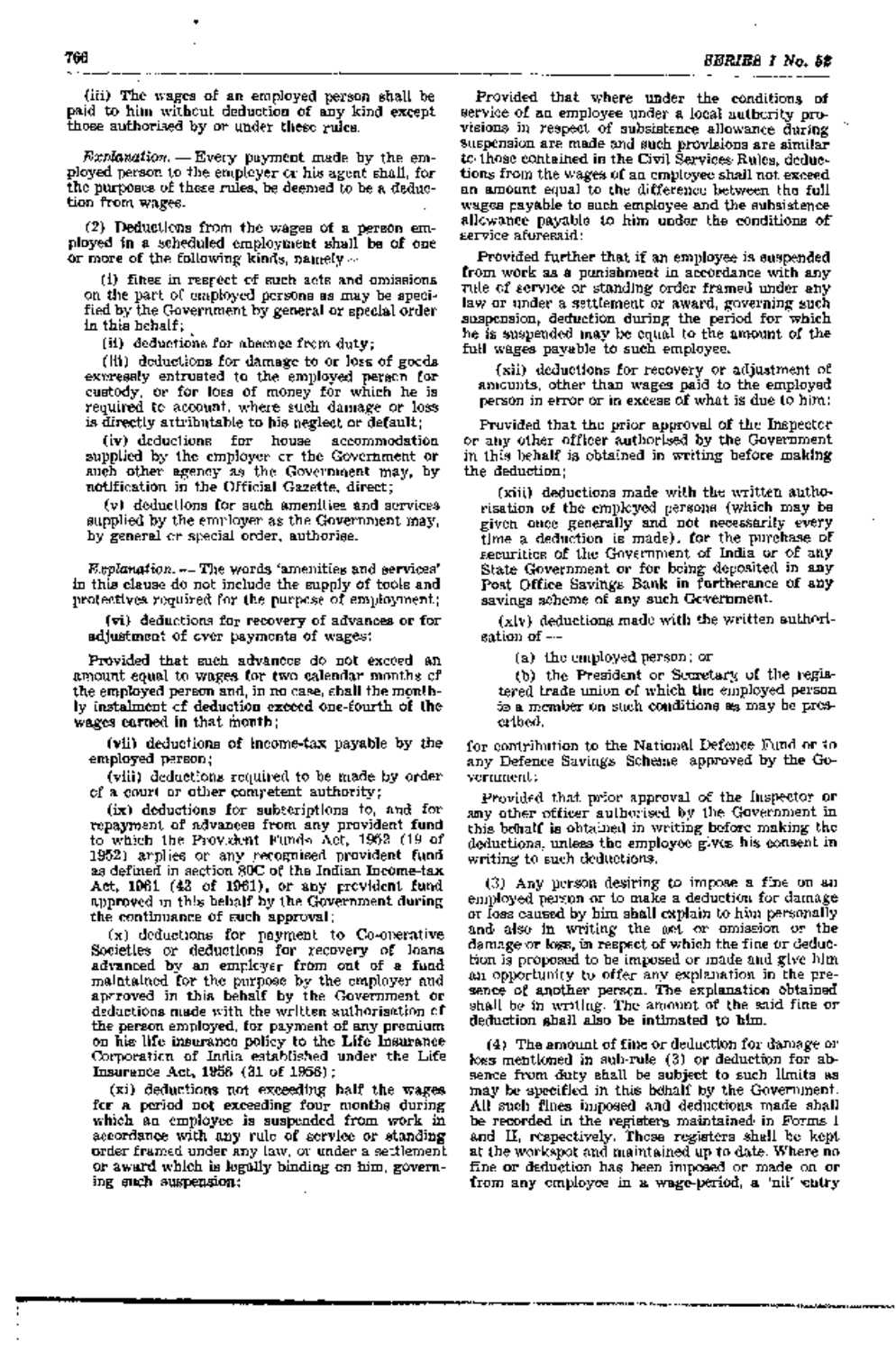T.

τ

shail be made across the body of the relevant register at the end of the wage period, indicating also in precise terms the wage-period to which the 'nil' entry relates.

(5) Every employer shall send annually a return in Form III so as to reach the Commissioner with a copy to the Inspector having jurisdiction not later than the let February following the end of the year to which it relates.

 $(6)$  The amount of fine imposed under sub-rule  $(3)$ . shall be utilized only for such purposes beneficial to the employees as are approved by the Covernment

(7) Nothing in this rule shall be deemed to affect the provisions of the Payment of Wages Act, 1956  $(4 \text{ of } 1936)$ .

23. Display of Notices.  $-$  (1) The following notices shall be displayed in English and in a language understood by the majority of the workers in the employment (at the main entrances to the establishment and at its office) and shall be maintained in a clean and legible condition; .

(a) Notice showing the minimum rates of wages Lized in Form IV.

(b) Abstracts of Minimum Wages Act and the rules made thereunder in Form V.

(c) Nature(s) and address(e) of Inspector(s) in Form VI.

 $(2)$  in addition to the notices under sub-rule  $(1)$ every employer of Public Motor Transport shall exhibit a notice in Form VII duly filled in and signed. on every public motor vehicle owned by him.

Such notices shall also be displayed on the noticeboards of all sub-divisional and district offices.

24. Weekly day of rest. - (1) Subject to the provisions of this rule, an employee in a schaduled employment in respect of which minimum rates of wages have been fixed under the Act, shall be sllowed a day of rest every week (hereinafter re-<br>ferred to as the 'rest day') which shall ordinarily be Sunday, but the employer may fix any other day of the week as reat day for any employee or class of employees in that scheduled employment;

Provided that the employee has worked in the scheduled employment under the same employer for a continuous period of not less than aix days:

Provided further that the employee shall be informed of the day fixed as the rest day and of any subsequent change in the rest day before the change is effected, by display of a netice to that effect in the place of employment at the place specified by the inspector in this behalf.

Explanation. - For the purpose of computation of the continuous period of not less than six days specified in the first proviso to this sub-rule.

(a) any day on which an employee is required to attend for work but is given only an allowance for attendance and is not provided with work.

(b) any day on which an employee is laid off on payment of compensation under the Industrial Disputes Act, 1947, and

(e) any leave or holiday, with or without pay, granted by the employer to an employee in the

period of six days immediately preceding the rest day,

shall be deemed to be days on which the employee has worked.

(2) Any such employee shall not be required or allowed to work an a scheduled employment on the est day unless he has or will have a substituted rest day for a whole day on one of the three days. immediately before or after the rest day:

Provided that no substitution shall be made which will result in the employed working for more than tendays consecutively without a rest day for a whole day.

(3) Where in accordance with the forcgotog provisions of this rule, any employee works on a rest day and has been given a substituted rest day on my one of the three days before or after the rest day, the rest day shall, for the purpose of calculating the weekly hours of work, he included in the week in which the substituted rest day occurs.

 $(\pm)$ . An employed shall be granted for the rest day wages calculated at the rate applicable to the next preceding day and in case he works on the rest day and has been given a substituted rest day, he shall be paid wages for the rest day on which he worked, at the overlime rate and wages for the substituted rest day at the rate applicable to the next preceding day:

Provided that where the minimum daily rate of wages of the employee as notified under the Act has been worked out by dividing the minimum monthly rate of wages by twenty-six, or where the actual delly rate of wages of the employee has been worked out by dividing the monthly rate of wages by ewenty--six and such actual daily rate of wages is not less than the notified minimum daily rate of wages of the employee, no wages for the rest day shall be payable, and in case the employee works on the rest day and has been given a substituted rest day, he shall be paid, only for the rest day on which he wor ked, an amount equal to the wages payable to him. at the overtime rate; and if any dispute arises whether the daily rate of wages has been worked out as aforesald, the Commissioner may, on application made to him in this behalf, decide the same, after giving an opportunity to the parties concerned to make written representation:

Provided further that in the case of an employee governed by a piece-rate achenoe, the wages for the rest day, or, as the case may be, the rest day, and the substituted rest day, shall be such as the Government may, by notification in the Government Gazette, prescribe, having regard to the minimum rate of wages fixed under the Act, in respect of the scheduled employment.

Explanation. - In this sub-rule, 'next preceding means the last day on which the employee has day' worked, which precedes the rest day or the substitailed rest day, as the case may be; and where the substituted rest day falls on a day immediately after the rest day, the next preceding day means the last day on which the employee has worked, which precedes the rest day.

(5) The provisions of this rule shall not operate to the prejudice of more favourable terms, if any, to which an employee may be entitled under any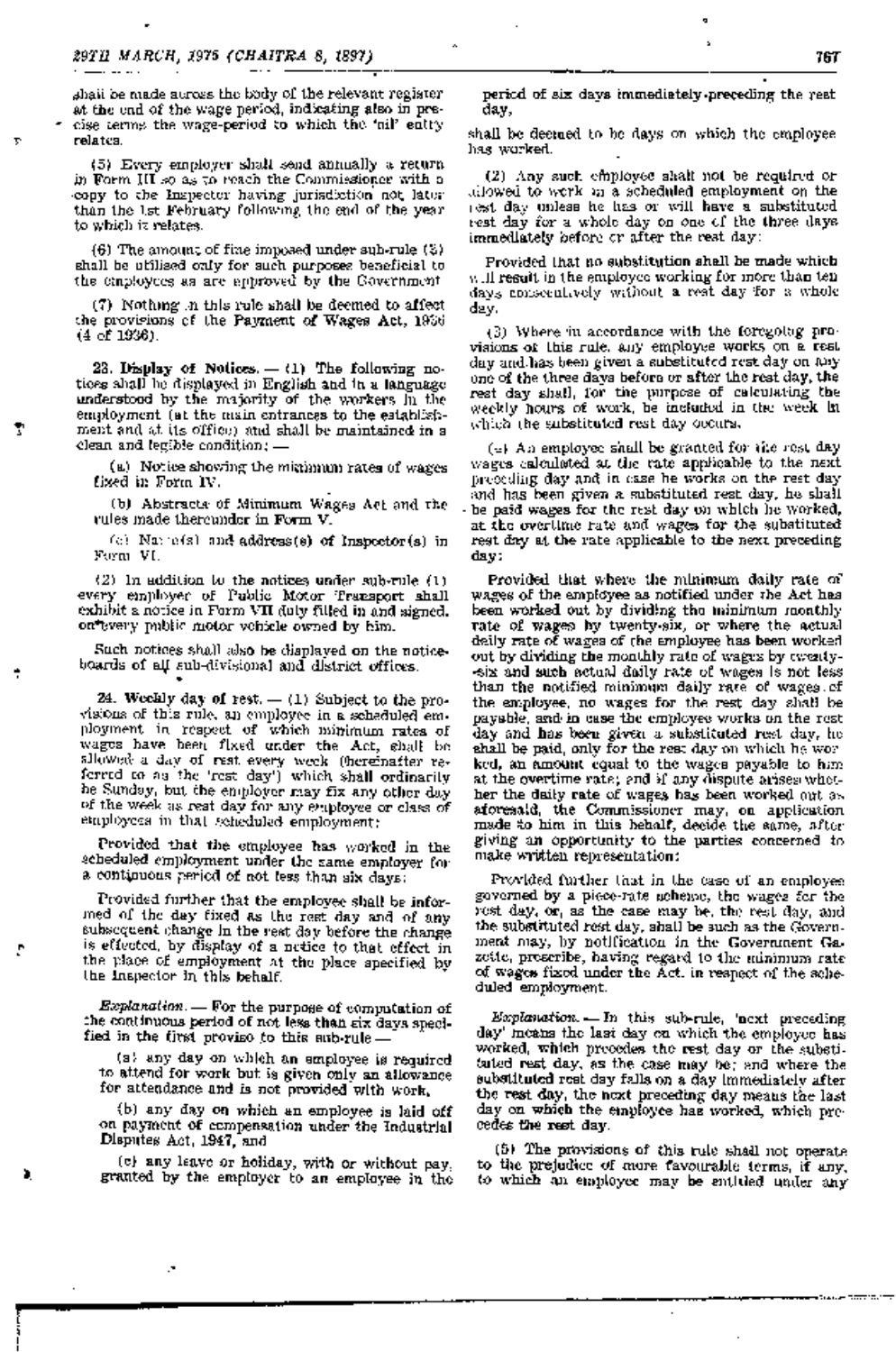ether law or under the terms of any award, agreement or contract of service, and in such a case, the employee shall be entitled only to the more favourable terms aforesaid.

Explanation. -- For the purposes of this rule, week' shall mean a period of seven days beginning at mid-night on Saturday night.

25. Number of hours of work which shall constitute a normal working day. - (1) The number of hours which shall constitute a normal working day shall be

(a) in the case of an adult. 9 hours.

(b) In the case of a child, 41h hours.

Provided that in respect of employment in public motor transport no adult worker shall be required or allowed to work for more than fifty-four hours in any week.

(2) The period of work of an adult worker each day shall be so fixed that no period shall exceed five hours and that no worker shall work for more than five hours before he has had an interval for rest of at least half an hour:

Provided that the Commissioner may, by written order and for the reasons specified therein, allow any worker in a scheduled employment to work for more than five hours without an intervel for rest so however that the total number of hours worked by the worker without an interval does not exceed six.

(3) The periods of work of an adult worker shall be so arranged that inclusive of his intervals for rest under sub-rule (2), they shall not spreadover more than twelve hours in any day in respect of employment in public motor transport and ten and a half hours in any day in respect of any other scheduted employment not being employment under a local authority as lamp lighter:

Provided that the Commissioner may, for reasons to be aposified in writing, increase the spreadover to twelve hours, in the case of such other scheduled employment.

 $(4)$  The periods of work in the case of a child worker shall be so arranged that it shall not spread--over more than five hours in any day.

(5) The providions of sub-rules  $(2)$  and  $(5)$  shall not apply to.

(i) any employee engaged in work which is declared by the Commissioner to be so intermittent that the intervale during which he does not work while on duty ordinarily amount to more than the intervals of rest required under sub-rule (2);

(ii) any employee engaged on urgent reparts and which is declared by the Commissioner to be asseb:

('ni) any employee engaged in any work which is declared by the Commissioner, which must, for technical teasons, he carried on continuously.

 $(6)$  The aumber of hours of work in the case of in adolescent shall be the same as that of an adult or a child according as he is certified to work as on adult or a child by a competent medical practitioner approved by the Government.

 $(7)$  The provisions of sub-rules  $(1)$ ,  $(2)$ ,  $(3)$  and (5) shall, in the case of workers in agricultural om-

Ŷ

obyment, be subject to such modifications as may, from time to time, be notified by the Government.

(8) Nothing in this rule shall be deemed to affect. the provisions of the Factories Act, 1948 and the Goa, Daman and Diu Shops and Establishment Act, 1973.

Explanation. - In computing the hours of work for the purpose of sub-rule  $(1)$ , the time during which an employee is at the disposal of the employer shall be included; but the period of rest provided in sub-rule (2) shall be excluded:

Provided further that in the case of employment in public motor transport, the following, and no other, periods shall be included in computing the hours of work:-

(b) the time spent in work during the running time of the vehicle;

(ii) the time spent in any subsidiary work; and (iii) the periods of mere attendance at terminals of less than 15 minutes.

26. Night shift,  $\sim$  Where a worker in a scheduled employment works on a shift which extends beyond midnight -

(a) a holiday for the whole day for the purposes of rule 24 shall in his case mean a period of twenty-four consecutive hours beginning from the time when his shift ends; and

(b) the following day in such a case shall be decreed to be the poriod of twenty four hours beginning from the time when such shift ends, and the hours after midnight during which such worker was engaged in work shall be counted towards the previous day.

27. Cases and chromodances in which an employee employed for a period of less than the requisite number of hours constituting a normal working day shall not be entitled to receive wages for a full normal working day. - (1) The following shall be cases and circumstances in which an employee employed for a period of leas than the requisite number of hours constituting a normal working day shall not be entitled to receive wages for a full normal working day:

(a) tempest, fire, rain, breakdown of machinery or stoppage of or any cut in the supply of power, epidemic, civil commotion or other cause beyond the control of the employer;

(b) where an employee works for any period not exceeding 4 hours a day;

(c) strike or stay-in-strike,

(2) In the case of interruption brought about by tempest, fire, rain, breakdown of machinery, epidemic, civil commotion or other natural causes beyond the control of the employer, the employee who has already started work for the day shall be paid wages at half the minimum rates of wages fixed for a normal working day if the interruption occurs at any time before the interval for mid-day rest. If the interruption occurs after the interval for mid-day rest he aball be paid wages for a full normal working day.

(3) If by reason of stoppage of or any out in the supply of power, effected by the Government, an employer is prevented on any working day from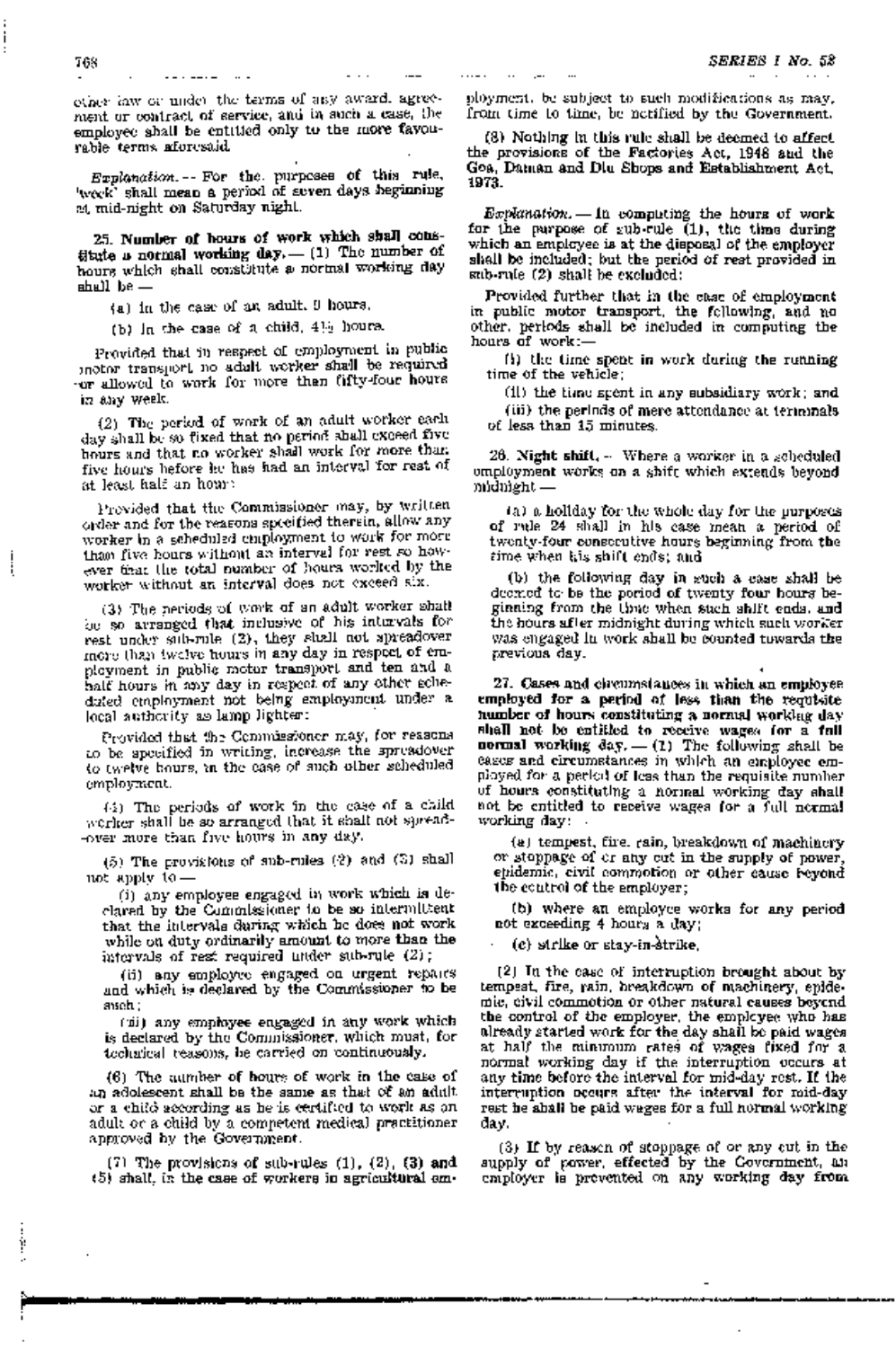giving work to his employees for a full normal work- . ing day, the employees shall receive wages for such day in the proportion the number of hours he worked bears to the number of hours constituting the normal working day.

(4) If an employee works for any period not exceeding 4 hours a day he shall receive wages for such day in the proportion the number of hours he worked bears to the number of hours constituting normal working day.

28. Extra wages for overtime.  $-$ - $(1)$  When a worker works in an employment for more than nine hours on any day or in any employment other than an employment in public motor transport for more than farty-eight hours in any week or for more than the hours of work notified under sub-rule (6) of rule 25, as the case may be, he shall, in respect of overtime work, be entitled to wages-

 $(i)$  in the case of employment in agriculture, at one and half times the ordinary rate of wages;

٣

(ii) in the case of any other scheduled employment, at double the ordinary rate of wages.

*Explanation.* - The expression 'ordinary rate of waeges' means the basic wage plus such allowances including the cash equivalent of the advantages accruing through the concession sale to the person employed of foodgrains and other articles as the person employed is for the time being entitled to but does not include a bonus.

(2) A register of overtime shall be maintained by every employer in Form VIII in which entries under the columns specified therein shall be made as and when overtime is worked in any establishment. The register shall be kept at the workspot and maintained up-to-date. Where no overtime has been worked in any wage period, a 'nil' entry shall be made across the body of the regrster at the end of the wage-period indicating also in precise terms the wage-period to which the 'nil' eritry relates.

(3 ) Nothing in this rule shall be deemed to affect the provisions of the Factories Act, 1948 (63 of 1948).

29. Form of registers and records.  $-$  (1) A Register of wages shall be maintained by every canploye at the workspots in Form  $X$ :

Provided that the register need not be maintained and kept in such notified form by any employer who maintains a like register under the Payment of Wages Act, 1936.

(2) A wage slip in Form IX shall be issued by every employer to every person employed by him at least a day prior to the disbursement of wages.

(3) Every employer shall get the signature or the . thumb-mapression of every person employed on the Register of Wages and wage slip.

(4) Entries in the Register of Wages and wage stips shall be authenticated by the employer or any person authorised by him in this behalf. .

(5) A Muster Roll shall be maintained by every employer at the workspot and kept in Form  $XI$ :

Provided that the Muster Roll may not be maintained by an emptoyer who maintains a like roll under the Factories Act, 1948.

(6) Notwithstanding anything contained in this rule, the employer shall, in the ease of employment in agriculture,-

(i) maintain a combined register of wages and muster roll in Form XII in heu of the Register of Wages and musicr roll referred to in sub-rules (i)  $and (5)$ , respectively;

 $(ii)$  issue wage slips in Form IX to every person employed by him at least a day prior to the disbursement of wages and retain duplicate copy of the wage slip issued to the employee.

30. Preservation of registers.  $-A$  register required to be maintained under rules 22(4), 28(2) and 29 (1) and the muster roll required to be maintained under rules  $29(5)$  and  $29(6)$  shall be preserved for a period of three years after the last entry .made therein and shall be produced when so required by the Inspector:

31. Production of registers and other records.-(1) All registers and records required to be maintained by an employer under these rules shall be produced on demand before the Inspector during the course of inspection of the establiaiment.

Provided that the Inspector may, if it is necessary, demand the production of the registers and records in his office or such other public place as may be nearer to the employer.

(2) Any inifringement of the provisions of the Act or these rules noticed by the Inspector and communicated to the employer during the course of an inspection or otherwise shall be rectified by the employer and compliance report in respect thereof shall be submitted to the Inspector, on or before the date specified by him in this behalf.

32. Employers to provide cards to employees.  $-$ (1) Every employee employed in public motor transport shall at the beginning of every month be provided with a card in Form XIII and every employee engaged in any other scheduled employment except. employment in agriculture be provided with a card in Form XIV, which may be in English or in the language understood by such employee.

 $(2)$  The card shall be in the custody of such employee during the month and thereafter shall be returned to the employer who shall preserve it for a period of three years.

 $(3)$  The entries on such card shall be made each day in presence of the employee by the employer or any person authorised by him in that behalf, and the employee shall produce the card whenever required for this purpose.

(4) If the employee loses his card, the employer shall, on payment of twenty five paise, provide him within a week, with another eard duly completed from his reoords.

(5) If the Government or any officer authorised by it in this behalf, is satisfied that the employees employed by any employer are provided with cards or other documents which give in respect of such employees the particulars required for the purposes 01£ this rule, the Government or such officer may, by order in writing, direct that any such card, or document may be provided and maintained in place of the card prescribed under this rule and the provi-

ಕಾಟು ಮುಂ

. "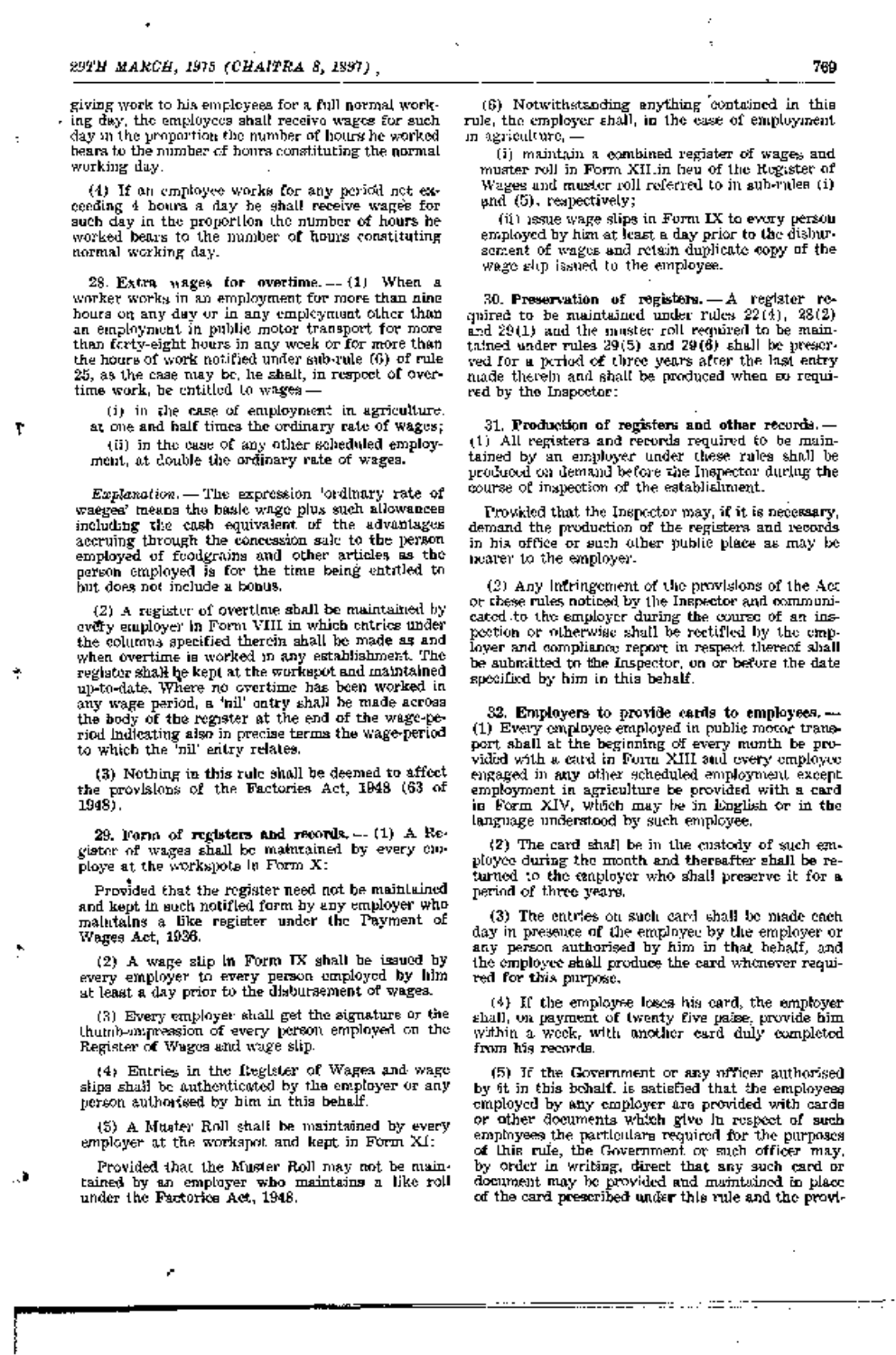sions of this rule shall then apply mutatis mutandis to such card or document.

33. If the Commissioner is of the opinion that any Muster Roll or register maintained as part of routine. of a scheduled employment gives in respect of any or all of the employees in the schedule employment, the particulars required for the enforcement of the Act and these rules, he may, by order in writing direct that such muster roll or register shall to the corresponding extent and subject to such conditions as may specify, be maintained in place of and be treated as muster roll or register required under these rules in respect of such employee or employees in that scheduled employment.

34. Notwithstanding anything contained in these rules, where a combined (alternative) form is sought to be used by the employer to avoid duplication of work for compliance with the provisions of any other Act or the rules framed thereunder, an alternative suitable form in lieu of any of the forms prescribed under these rules may be used with the previous approval of the Commissioner.

 $35.$  Authority for purposes of section  $23$ -D.  $-$  The prescribed authority for the purposes of section 22-D shall be the authority appointed under section  $20(1)$ .

## CHAPTER V

#### Claims under the Act

36. Applications.  $-$  (1) Application under sub--section (2) of section 20 or sub-section (1) of section 21, by or on hebalf of an employed person or group of employed persons shall be made in duplicacate in Forms  $\bar{X}V$ ,  $\bar{X}VI$  or  $XVII$ , as the case may be, one copy of which shall bear the prescribed court-fee.

 $(2)$  A single application under section 20, read with  $m$ b-section  $(1)$  of section 21 may be presented on behalf or in respect of a group of employed persons, if they are borne on the same establishment. and their claim relates to the same wage-period or periods.

 $37.$  Authorisation.  $-$  The authorisation to act on behalf of an employed person or persons, under sub--section (2) of section 20 or of sub-section (1) of section 21 shall be given in Form XVIII by an instrument which shall be presented to the Authority hearing the application and shall form part of the recQrd.

38. Appearance of parties.  $-$  (1) If an application under sub-section  $(2)$  of section 20 or section  $21$ is entertained, the Authority shall serve upon the employer by registered post a notice in Form XIX to appear before him on a specified date with all relevant documents and witnesses, if any, and shall inform the applicant of the date so specified.

 $(2)$  If the employer or his representative fails to appear on the specified date, the Authority may hear and determine the application ex-parte.

 $(3)$  If the applicant or his representative fails to appear on the specified date, the Authority may dismiss the application.

 $(4)$  An order passed under sub-rule  $(2)$  or sub--rule (3) may be set aside on sufficient cause being shown by the defaulting party within one month of the date of the said order, and the application shall

then be re-heard after service of notice on the opposite party on the date fixed for re-hearing, in the manner specified in sub-rule (1).

 $39. - (1)$  Any amount directed to be paid under section 20 may be deposited with the Authority along with a statement in Form XX.

(2) When any deposit is made under sub-rule  $(1)$ , the Authority shall grant a receipt in Form XXI for the amount so deposited and this receipt shall be a sufficient discharge in respect of amount deposited .<br>With him:

Provided that the said recuipt in Form XXI may be signed under the direction of the Authority and .on his behalf by any officer subordinate to him, appointed by him in writing for this purpose.

(3) Any sum deposited with the Authority under sub-rule  $(1)$ , or recovered under sub-section  $(5)$  of section 20 shall, on application, be paid by the Authority to the person entitled thereto.

## CHAPTER VI

## Scale of costs in proceedings under the Act

 $40.$  Costs.  $(1)$  The Authority, for reasons to be recorded in writing, may direct that the cost of any proceeding before it shall not follow the event.

 $(2)$  The costs which may be awarded shall include:

 $(i)$  expenses incurred on account of court-fees; (ii) expenses incurred on subsistence money to witnesses; and

(iii) pleader's fees to the extent of twenty rupees provided that the Authority in any proeeeding may reduce the fees to a sum not less than ten rupees or for reasons to be recorded in writing increase it to. a sum not exceeding fifty rupees.

(3) Where there are more than one pleaders or more than one applicants or opponents, the Authority may subject as aforesaid, award to the successful party or parties such costs as it may deem proper.

41. Court-fees. - The court fees payable in respect of proceedings under section  $20$  shall be -

(i) for every application to summon a witness  $-$ One rupee in respect of each witness:

(ii) for every application made by or on behalf of an individual-One rupee;

(iii) for every application made on behalf or in  $r$ espect of a number of employees  $-$  One rupee per employee subject to a maximum of twenty rupees:

Provided that the Authority may, if in its opinion, the applicant is a pauper, exempt him whQlly or partly from the payment of such fees:

Provided further that no fee shall be chargeable  $-$ 

(a) from persons employed in Agriculture; or

(b) in respect of an application made by an Inspectolr.

 $42.$  Preservation of records.  $-$  Files relating to the clatims under section 20 of the Act shall be preserved for a period of five years from the date of final decision

43. Manner of destruction of records. - After the period of retention mentioned in rule 42, the records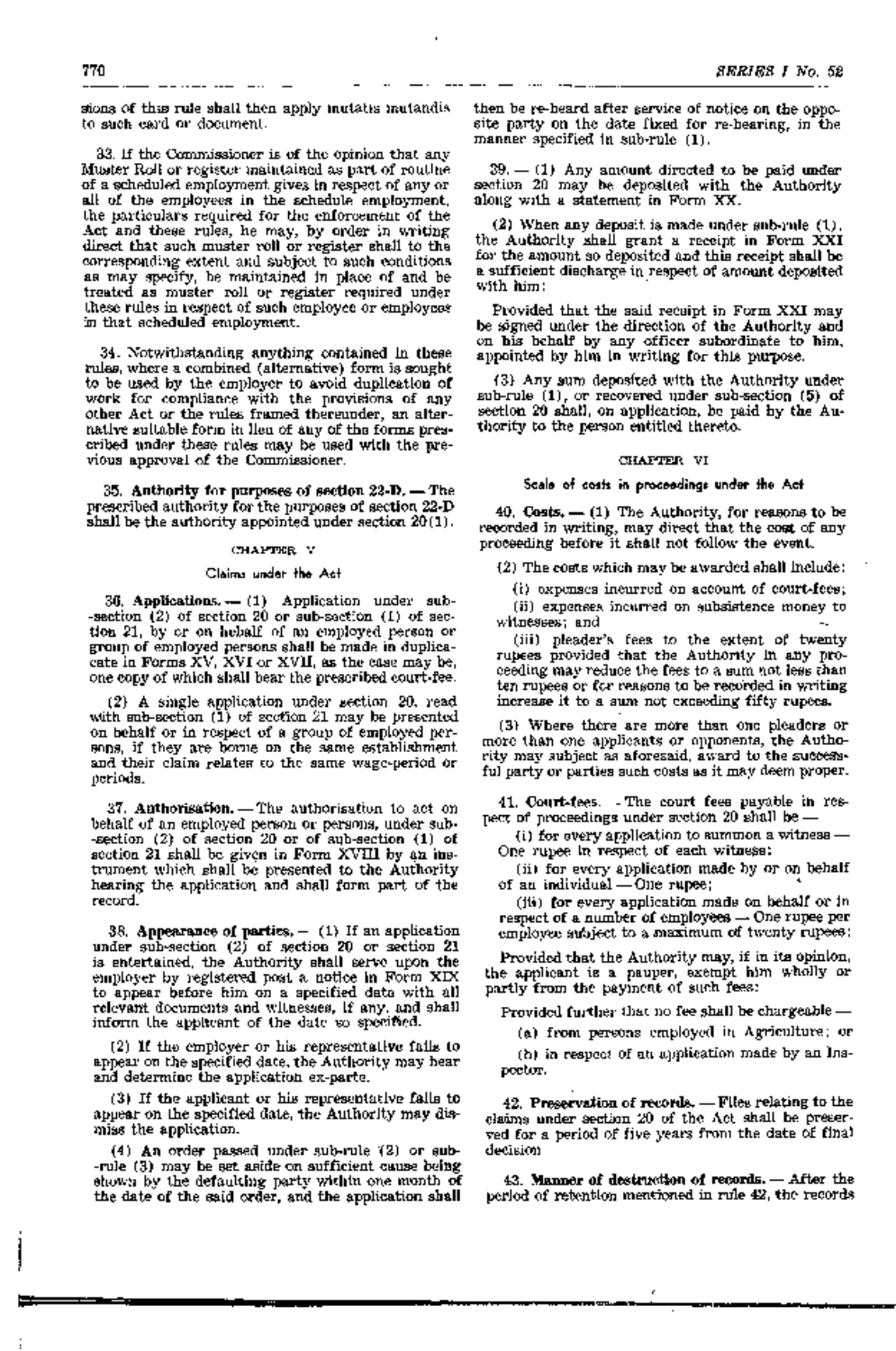may be destroyed either by tearing or by burning in the presence of the head of the office:

Provided that records of secret or confidential nature shall be destroyed only by burning.

The records destroyed by tearing may be sold or otherwise disposed of in such manner as the head of the office thinks fit.

# **CHAPTER VIL**

# Miscellaneous

44. Saving. - Government may declare that these rules shall not apply in relation to any scheduled employment in so far as there are in force rules applicable to such employment, which, in the opinion of the Governmunt, make equally satisfactory provisions for the matters dealt with by these rules and such opinion shall be final.

45. Nothing contained in these rules shall affect any rights or privileges which any employee in a scheduled employment is entitled to under any other law, contract, custom or usage applicable to such employment, if such rights or privileges are more favourable to him than those which he would be entitled to under these rules.

By order and in the name of the Administrator of Goa, Daman and Diu.

P. Noronha, Under Secretary, Industries and Labour.

Panali, 22nd October, 1974.

÷,

#### **FORM T**

#### Bothter of Fines

# [Rule  $22(4)$ .]

... Employer ...

| 61. No. | Namy. | Father's!<br>/husbno4's<br><b>DEMO</b> | Bez, | Depart-<br>mat | Mattire<br>and date of<br>the offense.<br><b>Rhinn</b><br>tor<br>tive imposed |
|---------|-------|----------------------------------------|------|----------------|-------------------------------------------------------------------------------|
|         | 2     |                                        |      |                |                                                                               |
|         |       |                                        |      |                |                                                                               |

| Whether<br>VONTIMAD<br>showed.<br><b>18434</b><br>turninut.<br>Num út m0L<br>if no enter<br>da le | Rotes.<br>of watch | Date and<br><b>LEE-URI OF</b><br>fine impossible | Data on<br>which flas<br><b>TAA</b> HEAT | Retrastics |
|---------------------------------------------------------------------------------------------------|--------------------|--------------------------------------------------|------------------------------------------|------------|
| ٠                                                                                                 |                    | B                                                | 10                                       | 11         |

#### **ROBM IT**

#### [Rule  $22(4)$ .]

Englater of deductions for absence from daty or for damage or lose caused to the compleyer, by the seginet or default of the employed persons.

| $\ldots$ Employer $\ldots$ |  |
|----------------------------|--|
|                            |  |

| Br. No. | Nums. | Valhor's/<br>: bushard'a<br><b>IIH 그런</b> | Sex. | Departs<br>anini, | Absence<br>from duty<br>with dates |
|---------|-------|-------------------------------------------|------|-------------------|------------------------------------|
|         |       |                                           |      |                   |                                    |

| <b>Liumagn</b><br>or 10%<br>cultied<br>with<br>date. | Whither<br>wuckar.<br><b>ENOWHA</b><br>свиды<br><b>Harlbet</b><br>deduriim.<br>wa, eatar<br>date | Date<br>rmount<br><b>BNd</b><br>deduc-<br>úť<br>tion les-<br>20000 | Number<br>of Install-<br>mahis.<br>it any | Date<br>om which<br><b>total</b><br><b>انت</b> ان مید<br><b>Thallend</b> | <u>tlemerka</u> |
|------------------------------------------------------|--------------------------------------------------------------------------------------------------|--------------------------------------------------------------------|-------------------------------------------|--------------------------------------------------------------------------|-----------------|
| σ                                                    |                                                                                                  | 9                                                                  | 10                                        | 11                                                                       | 12              |

#### FORM UI

#### **Accord Botom**

#### [Rule 22(5). }

Return for the year coding the 31st December ...

- 1. (a) Name of the establishment and postal address ... (b) Name and residential address of the owner/Contractor ...
	- (c) Name and residential address of the Managing Agent/Director/Partner in charge of the day-today affairs of the establishment owned by a company, body corporate or Association.
- 2. Number of days worked during the year.
- '3. Number of Mondays worked during the year.
- t4. Average datty number of persons employed during the year.

(1) Adults (B) Children

- 5. Total wages paid in cash ...
- $36$ . Total cost value of the wages paid in kind ...
- 7. Deductions

| Number of Cases | Total | Amount |
|-----------------|-------|--------|
|                 | Εø.   |        |
| (a) Fines       |       |        |

(b) Deductions for damage or loss

(c) Deductions for breach of condrast

Dishursement from flues:

|     | Рш рож | <b>Alliount</b><br>P.<br>Rs. |
|-----|--------|------------------------------|
| (4) | (c)    |                              |
| ťЫ  | (d)    |                              |

8. Balance of fine fund in hand at the end of the year ...

Dated ...

Signature ... Designation ...

\* This is the aggregate number of attandance during the year.

f The average delig number of persons employed during the year-<br>is obtained by dividing the eggregate number of altendances during<br>the year by the number of working days,

Cash value of wayse paid in kind should be obtained by taking the difference between the cast proce paid by the employer such the antibological state of the employer such the employer such that difference of concentrationa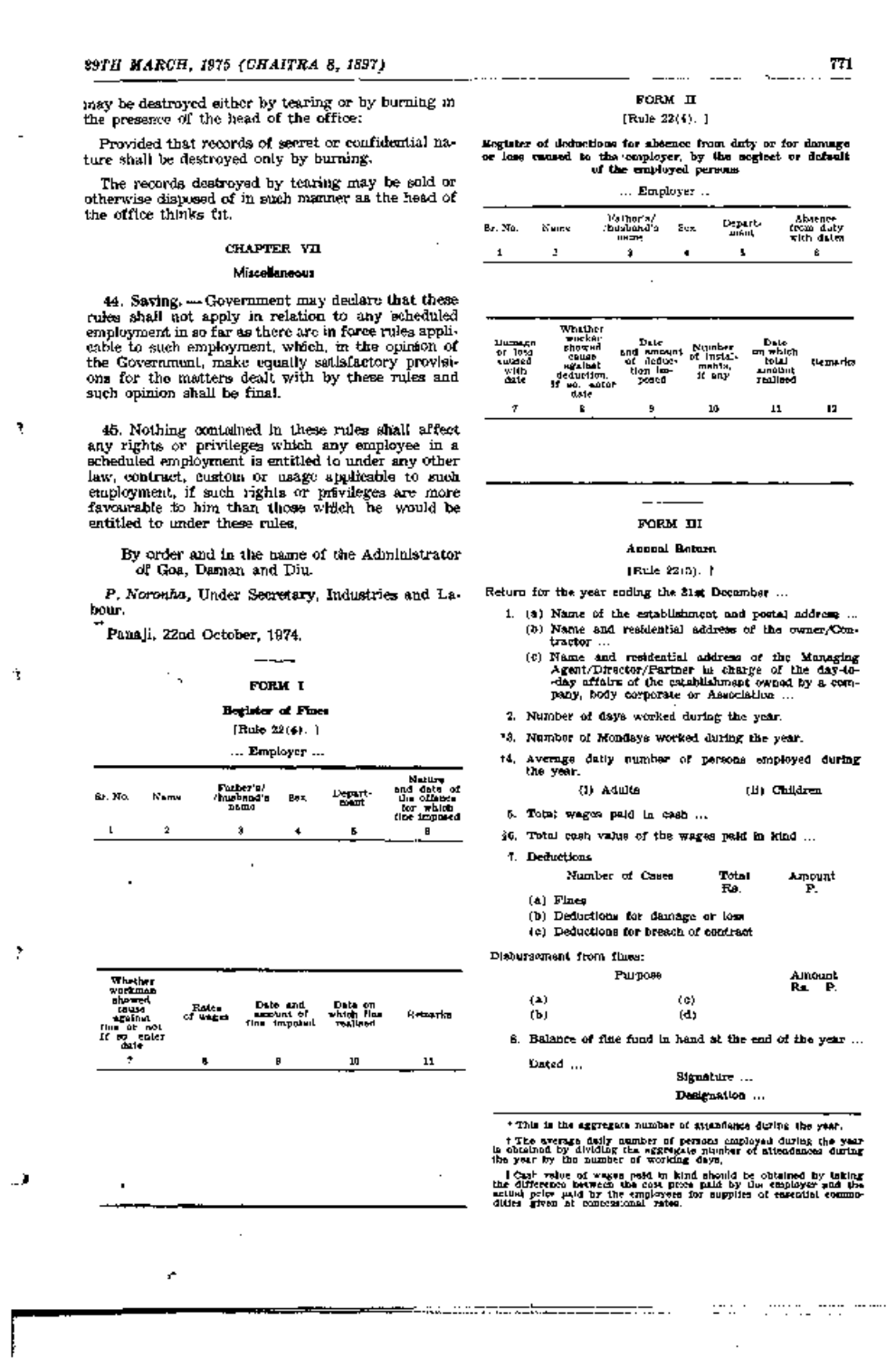Minimum Rates of Wages Fixed

[Rule 23(i)]

Name of Establishment/Industry:

| ⊷<br>d⊢ No. | Calegory<br>of employers | Minitouta<br>FACE OF WEBPS. | Rate of wares<br>selledly polit |
|-------------|--------------------------|-----------------------------|---------------------------------|
|             |                          |                             |                                 |

# FORM V

#### Notices [Rule  $23(1)$ ]

#### Abstracts of the Minimum Wages Act, 1948 and the rules made thereunder

I. Whom the Act affects

1. (a) The Act applies to persons engaged on scheduled employments on spocified class of work in respect of which minumum wages have been fixed.

(b) No employee can give up by contract or agreement his rights in so far as it purports to reduce the minimum rates of wages ~ixed under the Act.

#### n. Definitwn *Of* Wages

I

÷

(1) 'Wages' means all remuneration payable to an employed person on the fulfillment of lils contract of employment<br>(and includes howe rent allowance). It excludes —

(i) the value of any house-accommodation, supply of light, water, medical attendance or any other amenity or any service extended by general or special order of the Government;

(ii) contribution paid by th employer to any Pension Fund or Provident Fund or under any scheme of Social Insurance; ,

(iii) the travelling allowance or the value of any travelling concession;

(iv) the sum paid to the person employed to defray special expenses entailed on him by nature of his employment;

(v) gratuity payable on discharge.

(2) The minimum rate of wages may consist of  $-$ 

(1) a basic rate of wages and special allowances called the cost of living allowance;

(ii) a basic rate of wages with or without a cost of living allowance and the cash value of any concessions, like supplies of essential cpmmodities at concession rates; and

(H) in all inclusive rate comprising of basic vata, cost, of living allowance and cash value of concession, if any.

(3) The minimum wages payable to employees of scheduled employments notified under section 5, read· with section 3 or as revised from time to time under section 10, read with section 3, may be-

- (a) a minimum time rate,
- (b) a minimum piece rate,
- (c) a guaranteed time rate,
- (d) an overtime rate.

differing with (1) different scheduled employment, (2) different classes of work, (3) different localities, (4) different wage periods, and (5) different age groups.

# III. Oomputation ana conditions of payment

The employer shall pay to every employee engaged in . scheduled employment under him wages at a rate not less than the minimum rate of wages fixed for that class of employee. .

The min'imum wages payable under this Act shall be paid in cash unless the Government authorises payment thereof either wholly or partly in kind.

Wage period shall be fixed for the payment of wages at interV'als not exceeding on month or such other larger period as may be prescribed.

Wage shall be paid on a working day within seven days of the end of the wage period or within ten days if 1,000 or more persons are employed.

Th wages 'of . a person discharged shall be paid not later than the second working day after his discharge.

If an employee is employed on any day for a period less than the normal working day, he shall be entitled to deceive wages for a full normal working· day provided his failure to work is not caused by his unwillingness to work but by the omlasion of the employer to provide him with work for that period.

Where an employee does two or more classes of work to each of which a different minimum rate of wages is applicable, the employer shall pay to such employee in respect of the time respectively occupied in each such· class of work, wages at not less than the minimum rate in force in respect of each such class.

Where' an employee is employed on piece work for which minimum time rate and not a mirumum piece-rate has been fixed, the employer shall pay to such employee wages at not leSS than the mirumum time rate.

#### IV; Hours of work and. Ho'lidays

The number of hours which shall constitute a normal working- day shall be - . '

 $(n)$  in the case of an adult, 9 hours.

(b) in the case of a child, 4% hours.

The working day of an adult worker inclusive of the intervals of rest shall not exceed twelve hours on any day.

The employer shall allow a day of rest with wages to the employees every week. Ordinarily, Sunday will be the weekly day of rest; but any other day of the week may be fixed as such rest day. No employee shall be required to workion a<br>day fixed as rest day, unless he is paid wages for that day at the overtime rate and is also allowed a substituted rest day with wages. (see rule 24).

When a worker works in an employment for more than nine hours on 8my day or for more than forts eight hours in any week he shall in respect of overtime worked be entitled to wages in scheduled employment other than agriculture, at double the ordinary' rate of wages.

#### V. Fitnes ana Deductions

No deductions shall be made from wages except those authorised by or under the rules.

Deductions from the wages shall be one or more of the following kinds namely: -

(i) Fines: An employed person shall be explained personally and also in writing that act or omission in respect of which the fine is proposed to be imposed. and given an opportunity to offer any explanation in the presence of another person. The amount of the said fine shall Blso be intimated to him. It shall be subject to such limits as may be specified in this behalf by the Government. It shall be utilised in accordance with the directions of the Government.

(li) deductons for absence from duty;

(iii) deductions for damage to or loss of goods entrusted to the employee for custody, or for loss of money for which he is required to account, where such damage or loss is directly attributable to his neglect or default. The employed person shall be expained personally and also in writing the damage or loss, in averset of which the deduction is proposed to be made and given an opportunity to offer any explanation in the presence of another person. The amount of the said deduction shall also be intimated to him . It shall he subject to such limits as may be specified in this behalf by the Government;

(iv) deductions for house-accommodations supplied by the employer or by the Government or any authority consitituted by the Government for providing housing accommo-<br>dation;

(v) deductions for such amentties and service supplied by the employer as the Government may by general or special order authorise. These will not include the supply of tools and protectives required for the purposes of employmeIlt; .. " . " '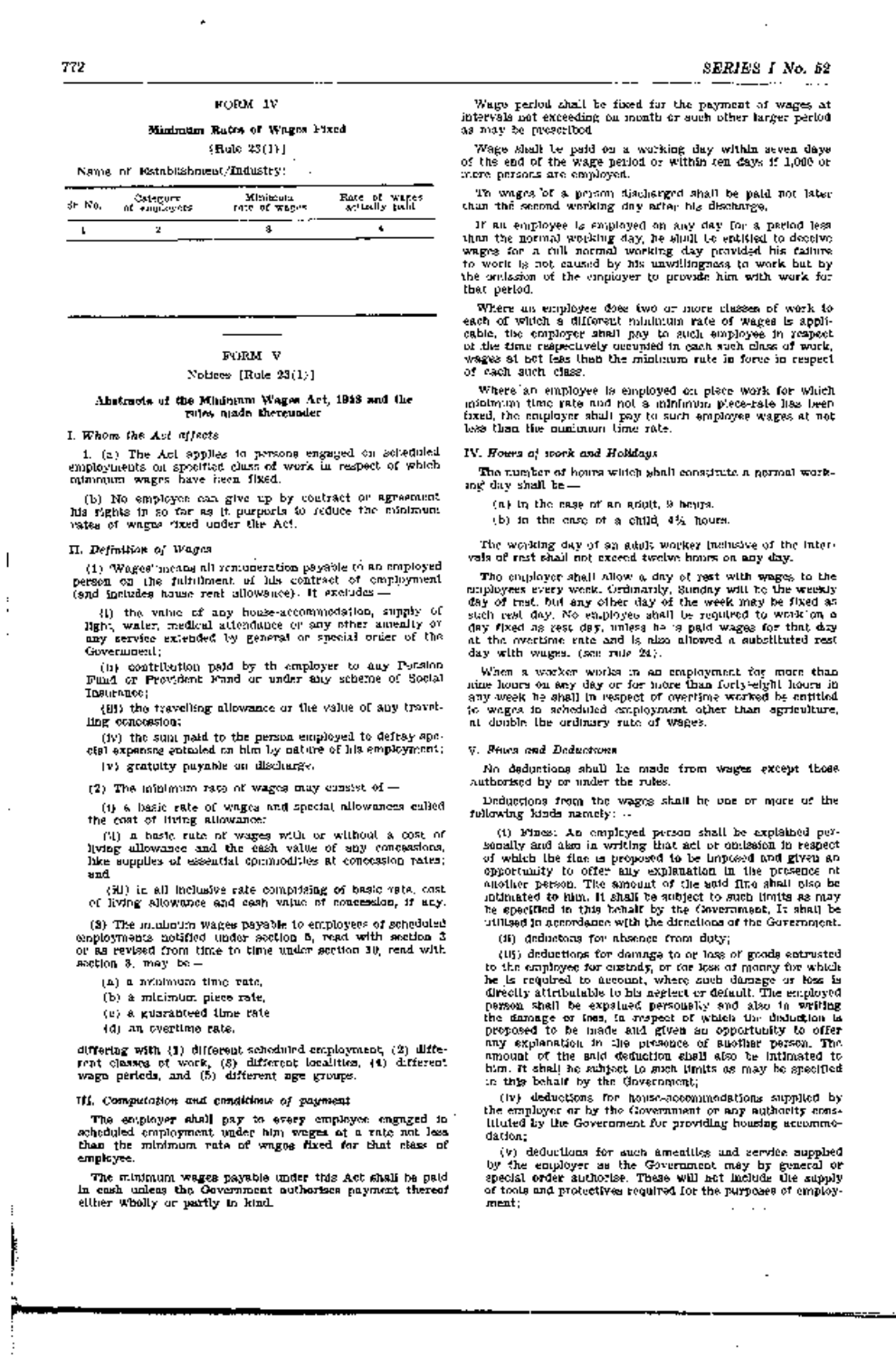(vi) deductions for recovery of advances or for adjustment of over-payment of wages, such advances shall not exceed an amount equal to wages for two calendar months of the employed . person and the monthly instalment of deduction shall not exceed one-fourth of the wages earned. in that month;

(vii) deductions of income-tax payable by the employed person;

(vill) deductions required to be made by order of court or other competent authority;

(ix) deductions for subscriptions to and for re-payment of advances from any provident fund;

(x) deductions for payment to co-operative societies or deductions for recovery of loans advanced by an employer from' out of a fUnd maintained. for the purpose by the employer and approved in this behalf by the Government, or deductions made with the written authorisation of the person employed, for payments of any premium . on his life insurance policy to the Life Insurance Corporation of India established under the Life Insurance Act, 1956 (31 of 1956); .

(xi) deductions for recovery or adjustment of amount other than wages, paid to the employed person in error or in excess of what is due to him;

 $(x_i)$  deductions made with the written authorization of the employed person (which may be given once generally and not necessarily every time a deduction is made) for of the Government or for being deposited in any Post Office Savings Bank in furtherance of any Savings Scheme of any such Government.

Every employer shall send annually a return in Form III showing the deductions from wages so as to reach the Inspector not later than the 1st February following the end of' the year to which it relates:

Provided that prior approval of the Inspector or any other officer authorised by the Government in this behalf is obtained in writing before making the deductions, unless the e..gployee gives his consent in writing to such deduction.

VI. Maintenance of Registe'l's and Records

Every employer shal1 maintain at the workshop a register of wages in the form prescribed specifying the following particulars for each period in respect of each employed person:

(a) the manimum rates of wages payable,

(b) the number of days in which overtime was worked,

(c) the g;ross wages,

Ţ

(d) all deductions made from wages,

(e) the wages actually paid and the date of payment,

Every employer shall issue wage-slips in the form prescribed containing prescribed particulars to every person employed.

Every employer shall get the signature or the thumbimpression of every person employed on the wage-book and wage-block

Entries in the wage-books and wage-slips shall be properly authenticated by the employer or his agent.

A muser roll, register of fines, register of deductions for. damage or loss and register of over-time shall be maintained by every employer at the workspot in form prescribed.

Every employer shall keep exhibited at main entrance to the establishment and its office, notices in English and in a language understood by a majority of the workers of the following particulars in a clean and legib1e form:

(a) minimum rate of wages,

r.

 $(b)$  abstracts of the Acts and the Rules made thereunder.

(c) name and address of the Inspector.

Register of wages, Muster Roll, register of fines, register of deductions for damage or loss and register of over-time shall be preserved for a period of three years after the date of last entry made therein.

All registers and records required to be maintained by an employer l.!~der the rules shall.be produced on demand before tihe Inspector proVIded that where an, establishment has been closed the Inspector may demand the productions of the

registers and records in his office or such other place as may be nearer to the employers.

#### VII. Inapectors

An Inspector can enter in any premises and can exercise powers of Inspector (including examination of documents and taking of evidence) as he may deem necessary. for carrying out the purpose of the Act.

VIII. Claims and Complaints

Where an employee is paid less than the minimum rates of wages fixed for his c'lass of work,'or less than the amount due to him under the provisions of this Act, he can make an application in the prescribed form within six months to the authority appointed for the purpose. An application delayed beyond this period may be admitted if the Authority is satisfied that the applicant had sufficient cause for not making the application within such period.

Any legal practitioner, official of a registered trade union, Inspector under the Act or other person acting with the permission of the Authority can make the complaint on behalf of an employed person.

A single application may be presented on behalf of or in respect of a group of employed persona whose wages have been deiayed, if they are borne on the same establishment and their claim relates to the same wage period or periods.

«A complaint under section 22(a) relating to payment of less than the minimum rates of wages or less than the amount due to an employee under the provisions of the Act, can be made to the Court only after an application in respect of the facts constituting the offence has been presented under Section 20 and has been granted wholly or in part, and the Government or an officer authorised by it in this behalf has sanctioned the making of the complaint; . ,

\_:A. complaint under Section 22(b) or 22(a) regarding contravention of the provisions relating to hours of work and weekly day of rest or other miscellaneous offences relating to maintenance of registers, submission of returns, etc;, can be made to the Court by or with the sanction of an Inspector. The time-limit for making such complaints is one month from the date of grant of sanction by the Inspector, in the case of offences falling under Section 22(b) and six months from the date on which the offence is alleged to have been committed, in the case of offences failing under Section 22(a)>.

#### IX. Action by the Authority

The suthority may direct the payment of the amount by which the minimum wages payable exceed the amount actually. paid together with the payment of compensation not exceeding ten times the amount of such excess. The Authority may direct payment of compensation in cases where the excess is paid before the disposal of the application.

If a malicious or vexatious complaint is made, the AuthOrity may impose a penalty not exceeding Rs. 50 on the applicant and order that it be paid to the employer.

,Every direction of the Authority shall be final.

#### X. Penalty for offences under the Act

Any employer who pays to any employee less than the amount due to him under the provisions of this Act or infringes any order or rules in respect of normal working day. weekly holiday, shall be punishable with imprisonment of either description for a term which may extend to six months or with fine which may extend to five hundred rupees or with both.

Any employer who contravenes any provision of the Act or of any rule or order made thereurider shall, if no other penalty is provided for such contravention by the Act, be punishable with fine which may extend to five hundred rupees. If the person committing any offence under the Act is a company, every person who at the time the offence was committed, was incharge of, and was responsible to, the company for the conduct of the business of the company as well as the company shall be deemed to be guilty of the offence and shall be liabe to be proceded against and punished accordingly. No such person will be 'liable to punishment, if he proves that the offence was committed without his knowledge or that he exercised all due diligence to prevent the commission of such offence.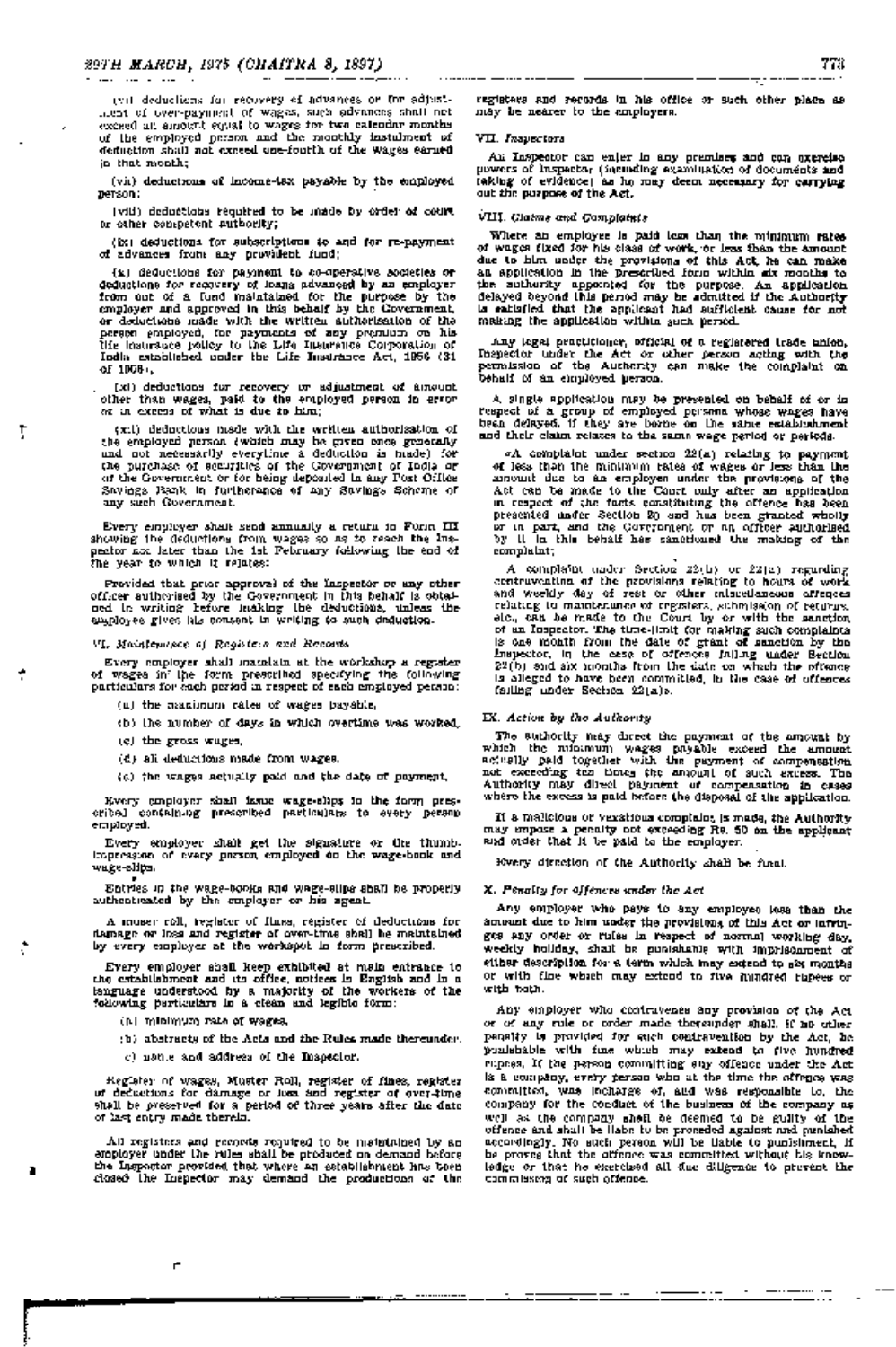Any director, manager, secretary or other officer of the company wlth whose consent or connivance an offence has been commited is liable to be proceeded against and punished 'under the Act.

*. Note:* - (a) «company» means any body corporate and includes a firm 01' ofu6r association of individuals, 2. Address a firm or other association of indivi-<br>duals, 3. Vehicle No...<br>(b) «director» in relation to a firm means a part-<br>(b) «director» in relation to a firm means a part-

 $\cdots$ 

Notice the firm. (a) Weekly rest day.

# FORM VI

. .. .

# [Rule 23(1)]

#### Names and Ad(lresses of Inspectors

| Nurato.   | Address      |
|-----------|--------------|
|           | z            |
| $\ddotsc$ | . . <b>.</b> |
|           |              |

# FORM vn [Rule 23(2)]

Notice for exhibition on public motor vehicles 1. Name of employer ...<br>2. Address ...<br>3. Vahicle No. ... Group of employees Day on which weekly rest if allowed (b) Working hours of employees. Starting Hine  $\frac{\text{Frequency of } \text{for rate}}{\text{Form}}$  Stopping time From To

(e) Time of payment of wages.

(1) Date of payment of wages of monthly paid employees ...

 $(2)$  Date of payment of wages of daily rated employees ...

Date ...

Signature of Employer

# FORM VIII

,.

[Rule 28(2)]

Overtime Register for Workers

Month ending ... 19 ...

| z | Nume | 11 miluttu <sup>n</sup><br>Mame. | w. | ᆸ<br>-<br> | e | Exter of<br>pvertimu.<br>an each<br>DECHRIDD | Total over-<br>Папи мигамб<br>production<br>ᇚ<br>ан саан<br>plete-worker | 통도 | r. | ε,<br>×. | 로질<br>$- \cdot -$ | н. | llote on<br>orv. IV<br>PAT.<br><b>THO.</b> |
|---|------|----------------------------------|----|------------|---|----------------------------------------------|--------------------------------------------------------------------------|----|----|----------|-------------------|----|--------------------------------------------|
|   |      |                                  |    |            |   |                                              |                                                                          |    | 11 |          |                   | ŀŀ |                                            |



[Rule 29(2)]

Wage Slip

Name of establishment ... Place ...

1. Name of employee with father's/husband's name.

- 2. Designation.
- S. VVage period.
- 4. Rate of wages payable.
	- (a) Basic.
		- (b) D. A.
- 5. Total Attendance/units of work done.
- 6. Overtime wages •.
- 7. Gross wages payable.
- 8. Total deductions.
- 9. Net wages paid.
	- Pay-in-charge

Employee's signature/ thumb impression.

į i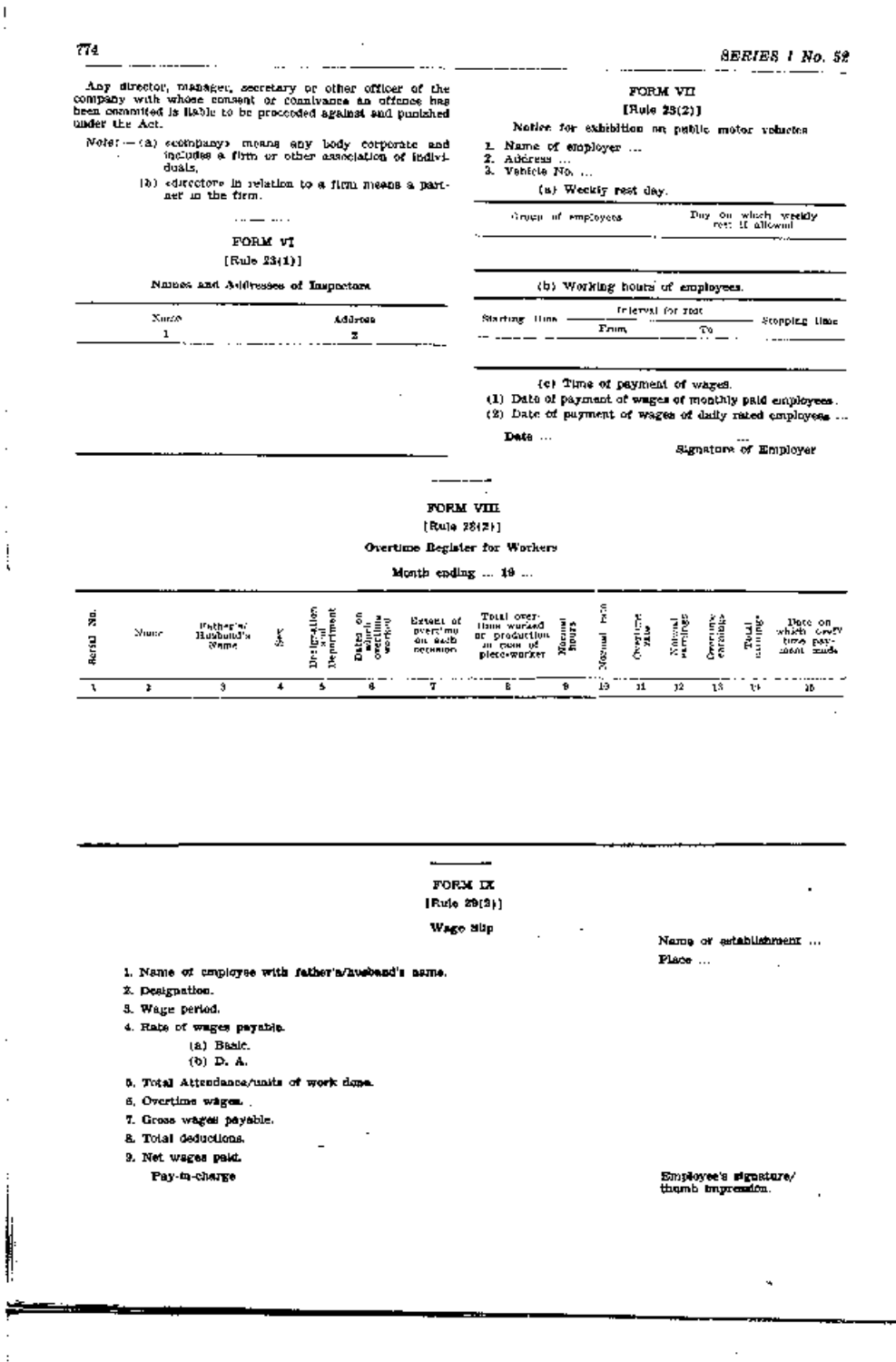$\overline{a}$ 

Ť

ł

÷,

ſ.

ċ

l,

# FORM X [Rule  $29(1)$ ]

Register of Wages

Name of Establishment

| <b>Hance</b>                          |                     |                                           |                                                                                |        | ष्ठ                      |                                   |                         |                                                      | Deductions                      |             |                                             |                |                                           |                                               |
|---------------------------------------|---------------------|-------------------------------------------|--------------------------------------------------------------------------------|--------|--------------------------|-----------------------------------|-------------------------|------------------------------------------------------|---------------------------------|-------------|---------------------------------------------|----------------|-------------------------------------------|-----------------------------------------------|
| of the employee<br>Putter's/liverants | Delynation          | Į,<br>z<br>មារដ្ឋាននេះ<br>១៥ ទង្គន<br>១៦៦ | Ã<br>Raten of 7                                                                |        | atit Mancoranjia<br>doce | İ<br>٠<br>Overtime worked<br>paid | Myada<br><b>RAKES</b>   | <b>DEEMALLING</b><br>$\mathcal{R}_{\mathbf{A}}$<br>ł | A.                              | drchuntiona | declumions                                  | Mat wages hald | Data of payment                           | Stendard on Thembram<br>greening of sidelayee |
| Name<br>Z                             | ă                   | ċ<br>А                                    | Baric<br>B                                                                     | 4<br>ó | Territ<br>Først          |                                   | C.Two                   | Paperest<br>Angle                                    | ś                               | .<br>Bez    | Total                                       |                |                                           |                                               |
| ż<br>ŧ                                | 5                   | 6                                         | 7                                                                              | \$     | ₽                        | 14                                | $\overline{\mathbf{H}}$ | Ŧ                                                    | 13                              | ল<br>       | 변                                           | 14             | īŦ                                        | ï                                             |
|                                       |                     |                                           |                                                                                |        |                          | FORM XI                           |                         |                                                      |                                 |             |                                             |                |                                           |                                               |
|                                       |                     |                                           |                                                                                |        | [Rule $29(5)$ ]          |                                   |                         |                                                      |                                 |             |                                             |                |                                           |                                               |
| Name of Establishment                 |                     | <b>Flate</b>                              |                                                                                |        | Musice Boll              |                                   |                         |                                                      |                                 |             |                                             |                |                                           |                                               |
| Futber's?                             |                     |                                           |                                                                                |        |                          |                                   |                         |                                                      |                                 |             |                                             |                |                                           |                                               |
| Name<br>Husband's<br>Nama             | Eex                 | inatura<br>of work                        | 1<br>л                                                                         | ŧ      | ۹                        | Б                                 |                         |                                                      |                                 |             |                                             |                |                                           |                                               |
|                                       |                     |                                           |                                                                                |        | $[Rul]$ $29(6)$ ]        | <b>FORM XII</b>                   |                         |                                                      |                                 |             |                                             |                |                                           |                                               |
|                                       |                     |                                           | Register of Wages and Musics Roll of Agriculture Workers                       |        |                          |                                   |                         |                                                      |                                 |             |                                             |                |                                           |                                               |
| Name of the employer<br>Address       |                     |                                           |                                                                                |        |                          | Date<br>Year                      |                         |                                                      |                                 |             |                                             | Month .        |                                           |                                               |
| of worker                             | Operations          |                                           | Minimum races<br>if wagan payahlu                                              |        | Roum                     |                                   | Actual Wage             |                                                      | Value of closr<br>court to keep |             | Extent of<br>nvertima done                  |                | Operation in<br>ल्कारिक अन्नतीयस<br>काउंट |                                               |
| Name and age<br>ı                     | э                   |                                           | 9                                                                              |        | ۰                        |                                   | 6                       |                                                      | B                               |             | 7                                           |                | 8.                                        |                                               |
| г                                     |                     |                                           |                                                                                | ٠      |                          |                                   |                         |                                                      |                                 |             |                                             |                |                                           |                                               |
|                                       |                     |                                           | Deriustrang.<br>$(1)$ Find<br>(2) Absunce (roca<br>duly                        |        |                          |                                   |                         |                                                      |                                 |             |                                             |                |                                           |                                               |
| Ortalicas<br>earnings                 | Grove,<br>saraing s |                                           | (3) Demegy to, or<br>loss of poets<br><b>IDIRMIAL</b><br>(4) Adriman<br>iesna, | û۴     |                          | Net Earnings                      |                         | Amount Paid                                          |                                 |             | Signature or thumb<br><b>Julian Artists</b> |                | Ban 11ka                                  |                                               |
| ,                                     | 10                  |                                           | [5] Others (sasch<br>Harastra ba be<br>stated)<br>11,                          |        |                          | 13                                |                         | 73                                                   |                                 |             | к                                           |                | 16                                        |                                               |

(1) If a weaker is engaged on two or takes apstrations on our day separate datalls in rasp theories as and 7.8 in raspect of that day.<br>The column 2.5 and 7.8 in raspect of that day.<br>(2) Deductions in column 12 should be a

÷,

م التي التعلقة الذي الشاير حيث شهر<del>ة تحسك تقليمات</del>

 $\cdot$ 

L.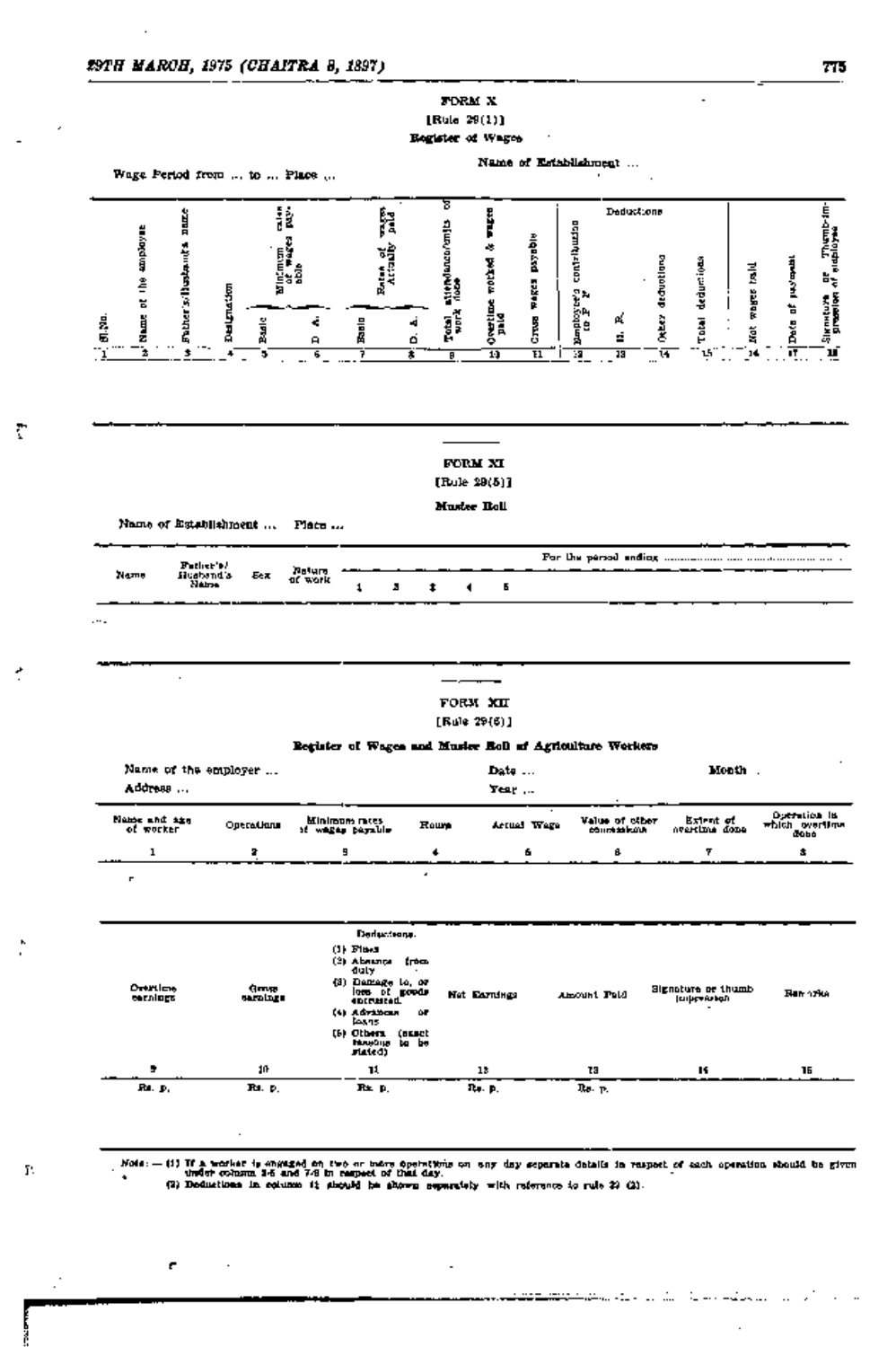# <FORM XIII [Rule 32(1)]

Name of employer or establishment ...

Depot/Gc::3ge ...

Name of Employee ...

Month of •.. 19 ...

| Tinta                        | Report- Reliav- Real<br>ing three ing time intervals |   | Overdox<br>1090 | Emdorsement of<br>employer, officer<br>or agent |
|------------------------------|------------------------------------------------------|---|-----------------|-------------------------------------------------|
| ı                            | \$<br>¥.                                             | 4 | ь               | Β                                               |
| J.<br>工艺生成设工格区<br>20.<br>ыc. |                                                      |   |                 |                                                 |

Note. - eThe mark 'H' shall be made in the column relating to any day on which a weekly holiday is given and 'A' if the employee is absent on any other day».

# FORM XIV [Rule 32(1)]

Employment ...

Name of the establishment ...

Name of the employer ...

Name of the employee ...

Month of ... 19 ...

| Date:                       | Report | Ralier,<br>ing these ing thus | Rest intervals<br>Frm<br>ፕዮ | <b>Dreeding</b><br>houze | Emiler-<br><b>sement</b><br>of am-<br>player.<br>er bla<br>нюепі |
|-----------------------------|--------|-------------------------------|-----------------------------|--------------------------|------------------------------------------------------------------|
| $\mathbf{I}$                | 2      | s                             | 1                           | ú                        | đ                                                                |
| ı.<br>$\frac{2}{3}$<br>etc. |        |                               |                             | ٠                        |                                                                  |

Note. - eThe mark 'H' shall be roads in the column relating to any day on which a weekly holiday is. given and 'A' if the employee is absent on any other days

# FORM XV

#### Form of Application by an Employee under section 20(2)

In the Court of the Authority appointed under the Minimum Wages Act, 1948.

for ... area.

Application No. ... of 19 ...

(1) ... Applicant,

a, legal practitioner

(through ... an official of ... which is a registered Trade Union)

Address ...

versus

. . . . . .  $(2)$  ...

. . . . . .

Opponent(s)

 $(3)$  ... Address .. , The applicant above-named states as follows:

. '(1) The applicant was/has been employed from ... to .. . as ... (category) in ... (establishment) of Shri/ Messrs ... . engaged in ... (nature of work) which is a scheduled employment within the meaning of section 2(g) of the Minimum Wages Act, 1948.

(2) The opponential is/are the employer(s) within the mea:nin~ of section 2(e) of Minimum Wages Act, '1948.

(3) (a) The applicant has been paid wages at less than the minimum rate of wages fixed for his category of employment under the Act by Rs .... per day for the period from ... to ... ;

(b) The applicant has not been paid wages at Rs. ... per day for weekly days of rest from ... to ...

 $(c)$  The applicant has not been paid wags at the overtime rate for the period from ... to ...;

(4). The applicant estimates the value of relief sought by him on each account as under:

(a) Rs .. ..

~--------~'-------------------------~.---.----------------------~.----------~---------------------------

- (b) Rs. ... **Total Rs.** ...
- (c) Rs ... .

(5) The applicant, therefore, prays that a direction may be issued under section 20(3) of the Act for:

- (a) payment of the difference between the wages payable under the Minimum Wages Act and the wages actually paid;
- (b) payment of remuneration for the days of rest;
- (c) payment of wages at the overtime rate;
- $(d)$  compensation amounting to Rs. ...

(6) The applicant begs leave. to amend or add to or make alterations in the application, if and when necessary, with the permission of the Authority.

The applicant does solemnly declare that the facts atated in this application are true to the best of his knowledge, belief and information.

Date ... Signature or thumb-impression of the employed person or legal practitioner or official of a registered Trade -Union duly authorised. '

# FORM XVI

# Form of Group Application under section 21(1)

In the Court of the Authority appointed under the Minimum Wages Act, 1948.

 $for... area.$ 

Application No. ... 19

Between A. B. C. and {state the number) ............................ . - . a legal Practitioner others;

## Applicants;

(through  $\dots\dots\dots\dots\dots$  which is a registered Trade Union). an official of

Address, .. and X. Y. Z .... opposite party; Address ....

The applicants state as follows:

(1) The applicants whose names appear in the attached schedule were/have been employed from ... to .... as ...<br>(categories) in, ... (establishment) of Shri/Messrs. ...<br>engaged in ... (nature of work) which is/are scheduled employment(s) within the meaning of section 2(g) of the Minimum Wages Act, 1948.

(2) The opponentie) is/are the employer(s) within the meaning of section 2(e) of the Minimum Wages Act, *194B.* 

(3) (a) The applicants have been paid wages at less than the minimum rates of wages fixed for their category (categories) of employment(s) under the Act by Rs. ... per day for the period(s) from ... to ... 2.

(b) the applicants have not been paid wages at the overtime ratefs) for the period from ... to ,...

(c) the applicants have not been paid wages at Rs. .. per day for the weekly days of rest from ... to ....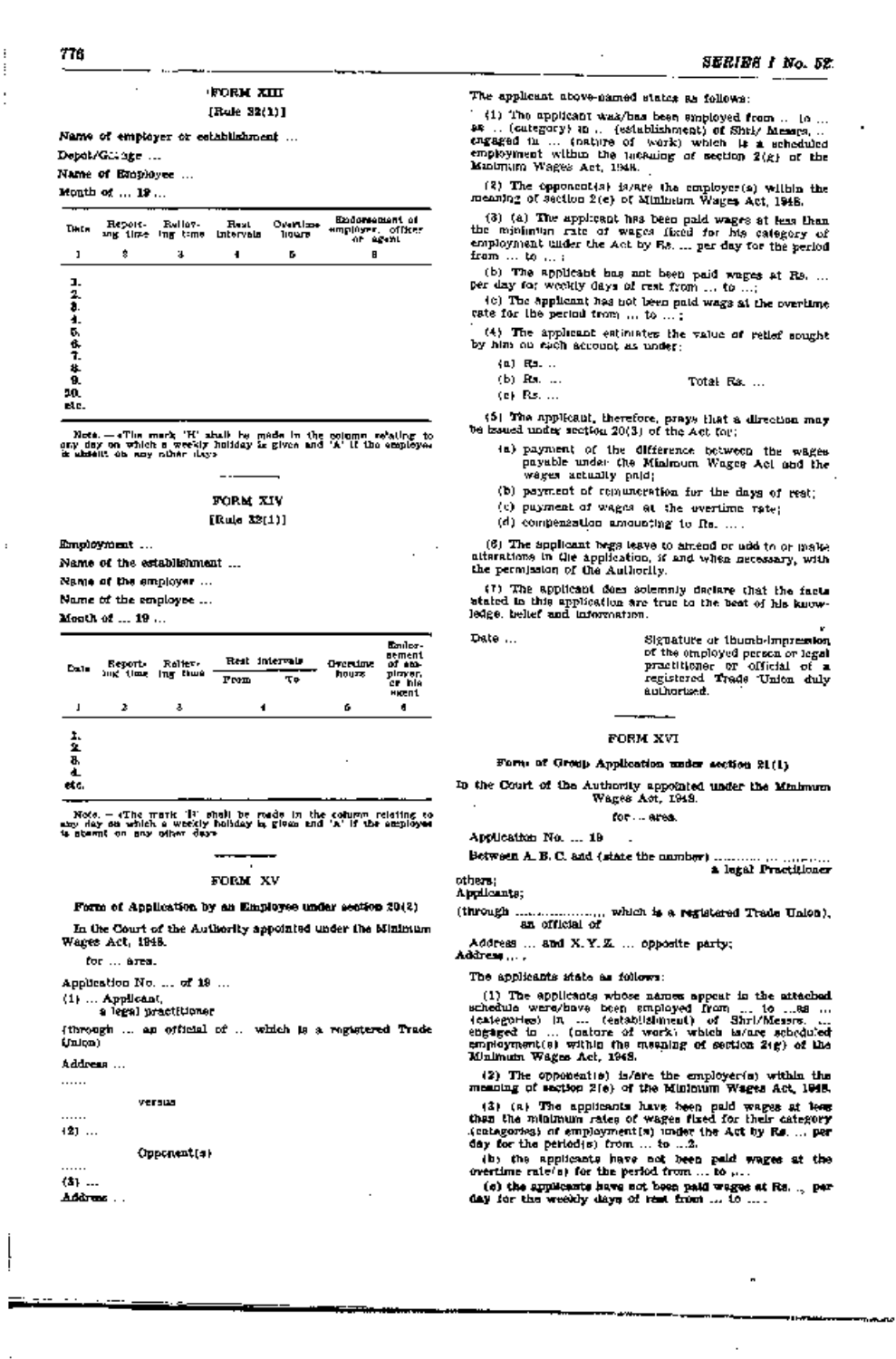(4) The applicants estimate the value of relief sought by them on each account as under:

(a) Rs ... .

(b) Rs.<br>(c) Rs, ...

#### Total Rs. ..

(5) The applicants, therefore, pray that a direction may be issued under section 20(3) of the Act for ...

'ea) payment of the difference between the wages payable' under the Minimum Wages Act and the wages actually paid;

(b) payment of remuneration for the days of rest;

(c) payment of wages at the overtime rate;

 $(d)$  compensation amounting to Rs. ....

'(6) The applicants beg leave to amend or add to or ma.ke alterations in the application, if and when necessary, with the permission of the AuthOrity.

 $(7)$  The applicants do solemnly declare that the facts stated in this application are true to the best of their knowledge, helief and information.

> Signature or. thumb-impression of the employed persons or legal practitioner or' official of a Registered Trade Union duly authorised.

Date ...

#### FORM xvn

 $-$ 

Form of application by an Inspector or person acting with the permission of the Authority under section 20(2)

In the 'Court of Authority appointed under the MinimUm Wages Act, 1948, for ... area.

4l)~pplicatdQIl No. ". of 19

 $(1)$  ... Applicant

#### Address ...

versus (1) Opporumt(s)

#### Address ...

The applicant above-named states as follows:

(1) The opponent(s) has/have,

(a) paid wages at less than the minimum rates of wages fixed for their category ( categories) of employ-<br>ment(s) under the Act Rs. ... per day for the period(s) from ... to ....

(b) not paid wages at Rs. ... per day for the weekly days of rest from .... to .. ,

(c) not paid wages at overtime rate(8) for the period from '" to '. to the following employees.

(2) The applicant estimates the value of relief soght for the employees on each account as under:

 $(a)$   $R_2$ ....

 $(b)$  Rs  $\ldots$ 

(c) Rs .. ,.

(3) The applicant, therefore, prays that a direction may be issued under section  $20(3)$  of the Act for-

,(a) payment 9f the difference between the wages payable under the minimum Wages Act and the wages-...actually paid;

 $(b)$  payment of remuneration for the days of rest;

(c) payment of wages at the overtime rate;

 $(d)$  compensation amounting to Rs.  $\ldots$ 

(4) The applicant begs leave to amend or add to or make alterations in the application if and when necessary, with the permission of the Authority.

i(5) The applicant does solemnly declare that the foots stated in his application are true to the best of his knowledge, belief and information.

-

Da~:-,.. Sdgnature ...

#### FORM XVIII

#### Form of Authority in favour of a legal Practitioner or any Official of a Registered Trade Union referred to in section 20(2)

In the Court of Authority appointed under the Minimum Wages Act, 1948, for ... area. •<br>Application No. ... of 19, ... .

| 121   |          |               |
|-------|----------|---------------|
| لقا   |          | Applicant (s) |
| 18)   |          |               |
|       | - Гетчин |               |
| $(1)$ |          |               |
| $(2)$ |          | Opponentin)   |
| $(3)$ |          |               |
|       |          |               |

I hereby authorise Mr. , a legal practitioner, an official of the registered trade union of ... to appear and act on my behalf in the above-described proceedings and to do all things incidental to such, appearing and acting.

| Date: | Signature or thumb impersion |
|-------|------------------------------|
|       | of the employee              |

#### FORM XIX

Form of Summons to the Opponent to appear before the Authority when an application under sub-section (2) of section 20 or under section 21 is entertained

(Title of the application)

To

(Name, description and place of residence)

'Whereas ,.. has made the above said application to me under the Minimum Wages Act, 1948, you are hereby sum- moned to appear before me in person or by a duly authorisdagent, and able to answer all material questions relating to the application, or who sitall be accompanied by some person able to answer all such questions on the ... day of ... 19 ... at ... o'clock in the ... noon, to answer the claim; and as the day fixed for the appearance is appointed for the final disposal of the application, you must be prepared to produce on that day adl the witnesses, upon whose evidence and all the documents upon which you intend to rely in support of your defence.

Take notice that in default of your appearance on the day before mentioned, the application will be heard and determined in your absence.

Date ...

**Bignature** 

#### FORM XX

a a la comunicación

#### Form of Deposit

#### [Rule 39(2)]

The sum of  $Ra$ , ... (Rupees ...) is hereby presented for deposit in accordance with the direction issued on ... (date) in the matter of an application No. ... of 19... filed by ... (applicant) against ... (opposite party).

Date ...

Signature of the depositor.

FORM XXI

#### Receipt •

[Rule 39(2)]

Name of depositor ... Name of payee ...

No. of application ... of 19 ... .